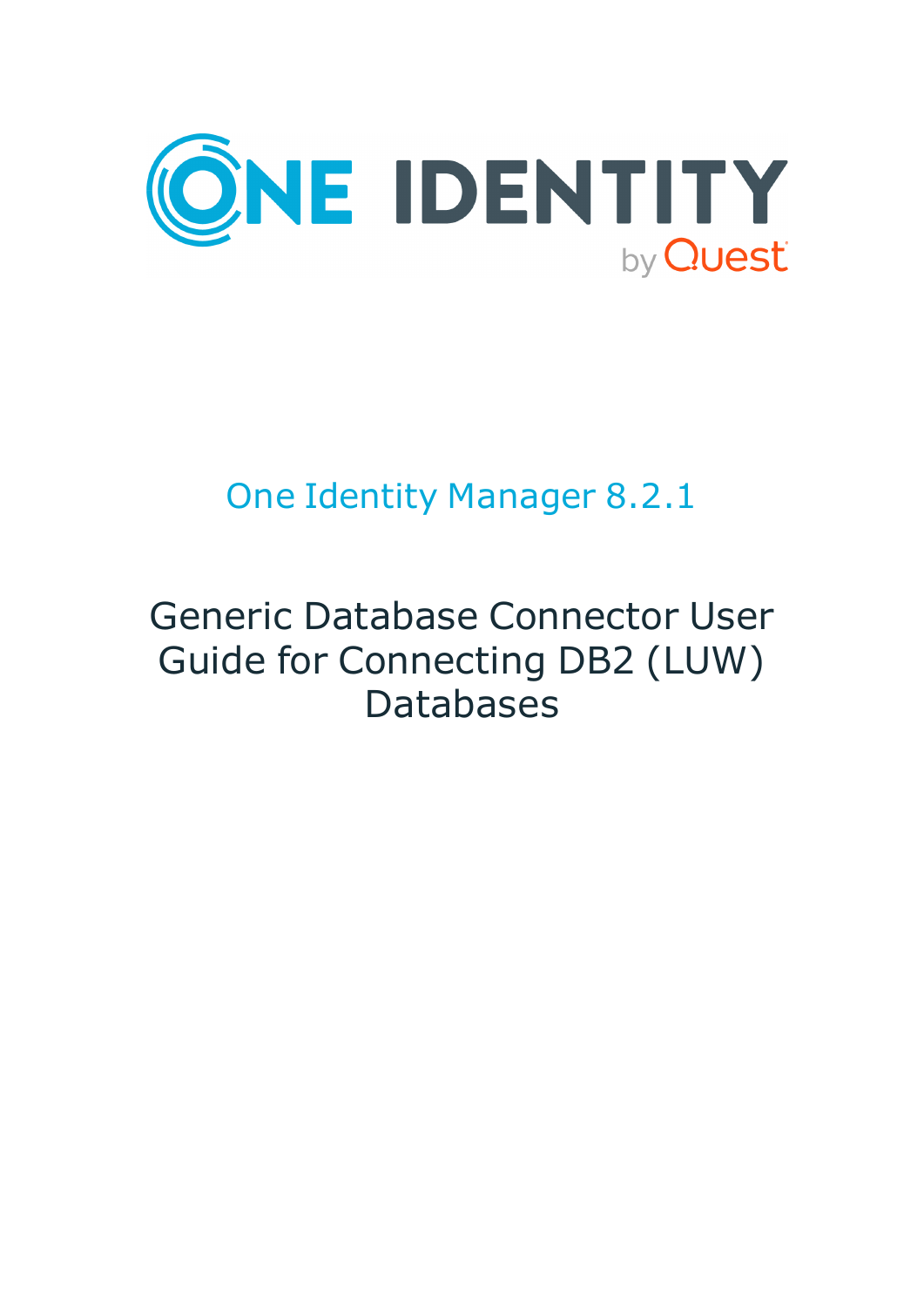#### **Copyright 2022 One Identity LLC.**

#### **ALL RIGHTS RESERVED.**

This guide contains proprietary information protected by copyright. The software described in this guide is furnished under a software license or nondisclosure agreement. This software may be used or copied only in accordance with the terms of the applicable agreement. No part of this guide may be reproduced or transmitted in any form or by any means, electronic or mechanical, including photocopying and recording for any purpose other than the purchaser's personal use without the written permission of One Identity LLC .

The information in this document is provided in connection with One Identity products. No license, express or implied, by estoppel or otherwise, to any intellectual property right is granted by this document or in connection with the sale of One Identity LLC products. EXCEPT AS SET FORTH IN THE TERMS AND CONDITIONS AS SPECIFIED IN THE LICENSE AGREEMENT FOR THIS PRODUCT, ONE IDENTITY ASSUMES NO LIABILITY WHATSOEVER AND DISCLAIMS ANY EXPRESS, IMPLIED OR STATUTORY WARRANTY RELATING TO ITS PRODUCTS INCLUDING, BUT NOT LIMITED TO, THE IMPLIED WARRANTY OF MERCHANTABILITY, FITNESS FOR A PARTICULAR PURPOSE, OR NON-INFRINGEMENT. IN NO EVENT SHALL ONE IDENTITY BE LIABLE FOR ANY DIRECT, INDIRECT, CONSEQUENTIAL, PUNITIVE, SPECIAL OR INCIDENTAL DAMAGES (INCLUDING, WITHOUT LIMITATION, DAMAGES FOR LOSS OF PROFITS, BUSINESS INTERRUPTION OR LOSS OF INFORMATION) ARISING OUT OF THE USE OR INABILITY TO USE THIS DOCUMENT, EVEN IF ONE IDENTITY HAS BEEN ADVISED OF THE POSSIBILITY OF SUCH DAMAGES. One Identity makes no representations or warranties with respect to the accuracy or completeness of the contents of this document and reserves the right to make changes to specifications and product descriptions at any time without notice. One Identity does not make any commitment to update the information contained in this document.

If you have any questions regarding your potential use of this material, contact:

One Identity LLC. Attn: LEGAL Dept 4 Polaris Way Aliso Viejo, CA 92656

Refer to our Web site ([http://www.OneIdentity.com](http://www.oneidentity.com/)) for regional and international office information.

#### **Patents**

One Identity is proud of our advanced technology. Patents and pending patents may apply to this product. For the most current information about applicable patents for this product, please visit our website at [http://www.OneIdentity.com/legal/patents.aspx](http://www.oneidentity.com/legal/patents.aspx).

#### **Trademarks**

One Identity and the One Identity logo are trademarks and registered trademarks of One Identity LLC. in the U.S.A. and other countries. For a complete list of One Identity trademarks, please visit our website at [www.OneIdentity.com/legal](http://www.oneidentity.com/legal). All other trademarks are the property of their respective owners.

#### **Legend**

- **WARNING: A WARNING icon highlights a potential risk of bodily injury or property damage, for which industry-standard safety precautions are advised. This icon is often associated with electrical hazards related to hardware.**
- **CAUTION: A CAUTION icon indicates potential damage to hardware or loss of data if** A **instructions are not followed.**

One Identity Manager Generic Database Connector User Guide for Connecting DB2 (LUW) Databases Updated - 27 April 2022, 02:26 Version - 8.2.1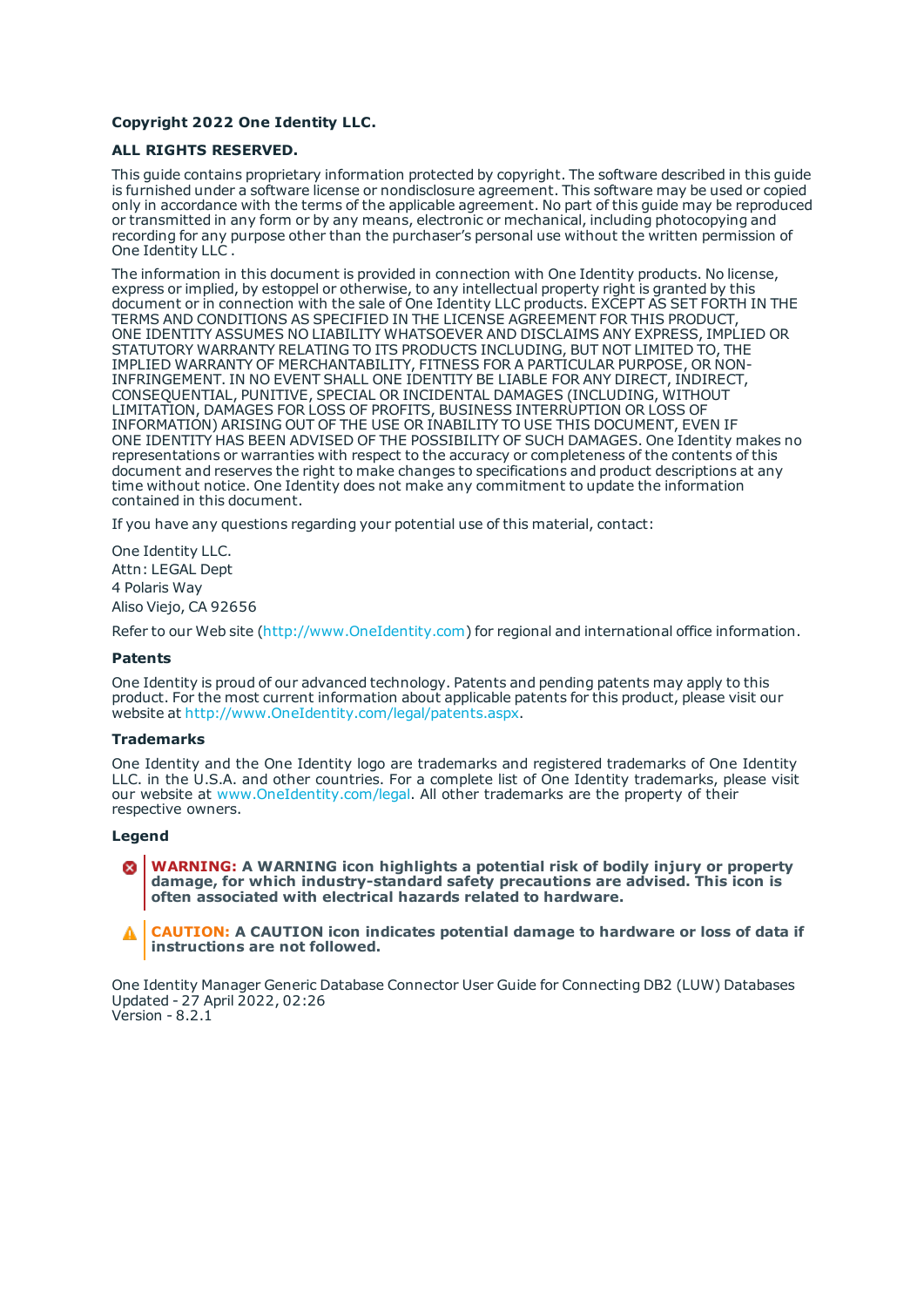## **Contents**

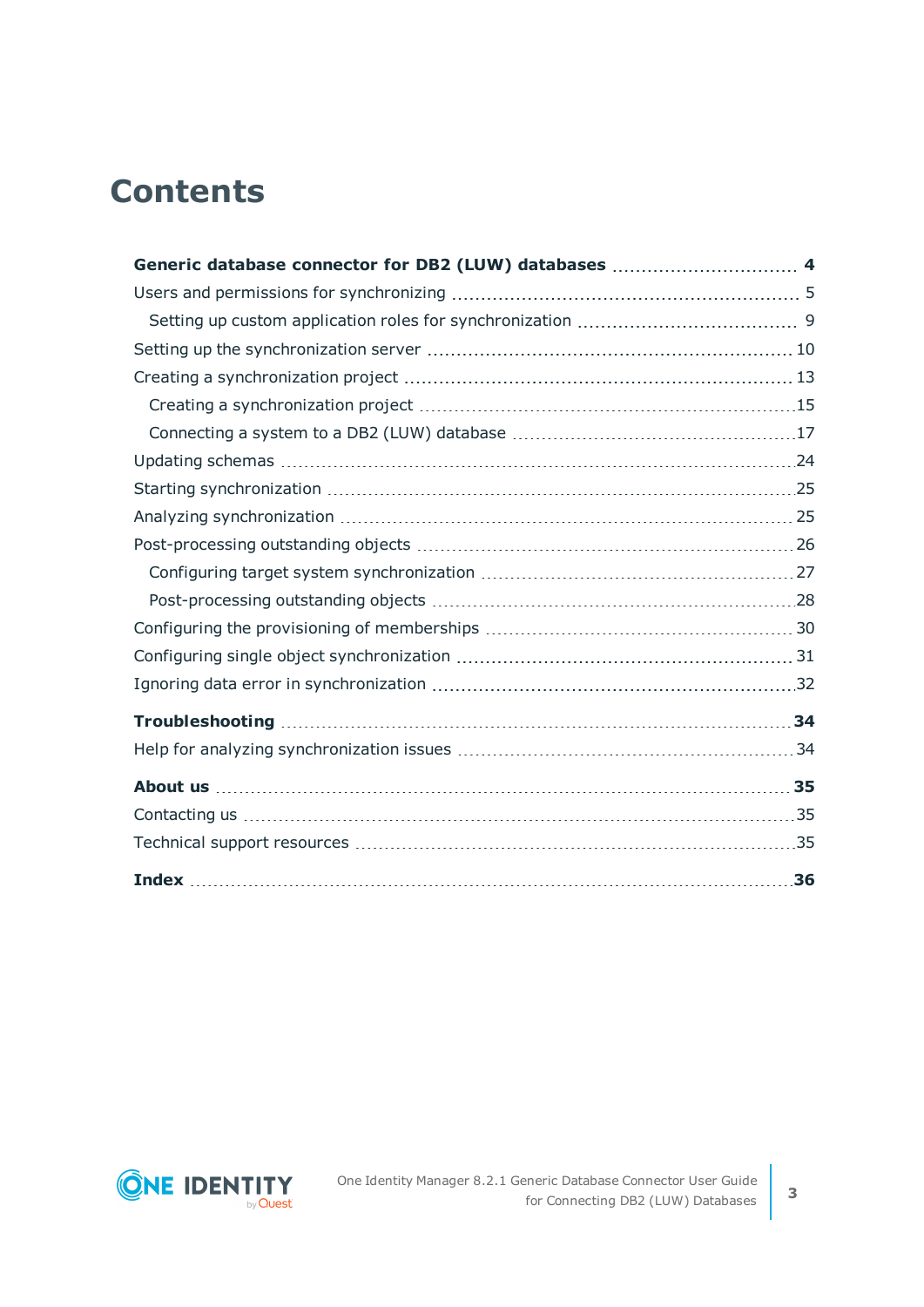# <span id="page-3-0"></span>**Generic database connector for DB2 (LUW) databases**

With this generic database connector, you can synchronize external databases with the One Identity Manager database. One Identity Manager supports connecting to DB2 (LUW) databases, amongst others. Only databases for the operating systems Linux, UNIX, and Windows can be synchronized.

The generic database connector cannot load any random external database system data configuration. For example, custom data types and columns containing value list are not currently supported.

The generic database connection does not provide a project template for setting up synchronization. You must create synchronization configuration components (such as mappings, workflows or start up configurations) manually after the synchronization project has been saved.

In the Synchronization Editor, external database tables and columns are referenced as schema types and schema properties.

#### *To set up synchronization with a database*

- 1. Install and configure a synchronization server and declare the server as a Job server in One Identity Manager.
- 2. Provide One Identity Manager users with the required permissions for setting up synchronization and post-processing synchronization objects.
- 3. Create a synchronization project with the Synchronization Editor.

#### **Detailed information about this topic**

- $\cdot$  Setting up the [synchronization](#page-9-0) server on page 10
- $\cdot$  Users and permissions for [synchronizing](#page-4-0) on page  $5$
- $\cdot$  Creating a [synchronization](#page-12-0) project on page 13

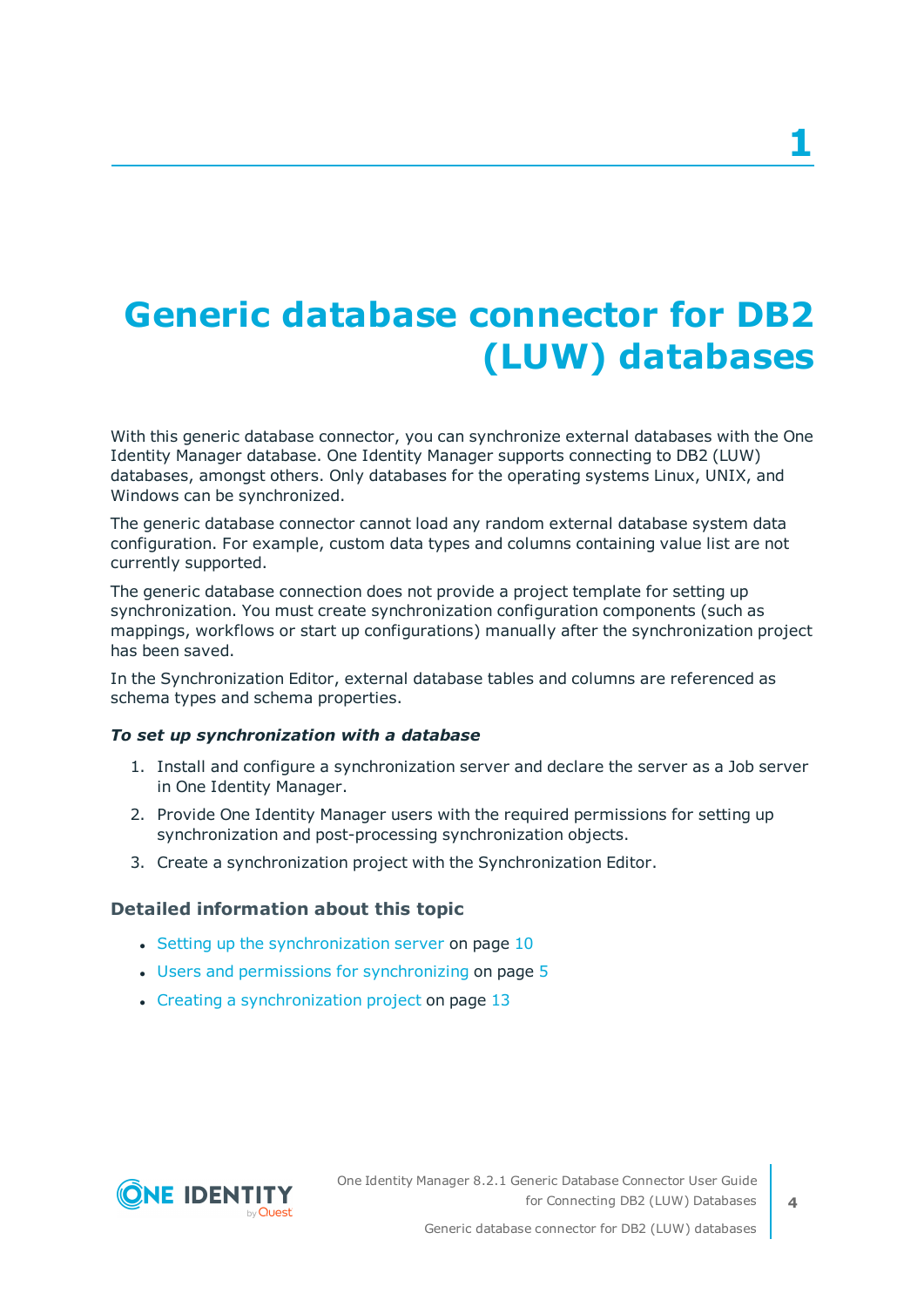## <span id="page-4-0"></span>**Users and permissions for synchronizing**

In the synchronization with the database connectors, there are three use cases for mapping synchronization objects in the One Identity Manager data model.

- 1. Mapping custom target systems
- 2. Mapping default tables (for example Person or Department)
- 3. Mapping custom tables

In the case of One Identity Manager tools non role-based login, it is sufficient to add a system user in the **DPR\_EditRights\_Methods** and **QBM\_LaunchPad** permissions groups. For more information about system users and permissions groups, see the *One Identity Manager Authorization and Authentication Guide*.

| User                                                             | Tasks                                                                                                                                        |  |  |  |  |
|------------------------------------------------------------------|----------------------------------------------------------------------------------------------------------------------------------------------|--|--|--|--|
| One Identity Manager<br>administrators                           | One Identity Manager administrator and administrative system<br>users Administrative system users are not added to application<br>roles.     |  |  |  |  |
|                                                                  | One Identity Manager administrators:                                                                                                         |  |  |  |  |
|                                                                  | • Create customized permissions groups for application<br>roles for role-based login to administration tools in the<br>Designer as required. |  |  |  |  |
|                                                                  | • Create system users and permissions groups for non role-<br>based login to administration tools in the Designer as<br>required.            |  |  |  |  |
|                                                                  | • Enable or disable additional configuration parameters in<br>the Designer as required.                                                      |  |  |  |  |
|                                                                  | • Create custom processes in the Designer as required.                                                                                       |  |  |  |  |
|                                                                  | • Create and configure schedules as required.                                                                                                |  |  |  |  |
| System users in the<br>DPR_EditRights_                           | • Configure and start synchronization in the<br>Synchronization Editor.                                                                      |  |  |  |  |
| <b>Methods</b> permissions<br>group                              | • Edit the synchronization's target system types as well as<br>outstanding objects in the Manager.                                           |  |  |  |  |
| System users in the<br><b>QBM_LaunchPad</b><br>permissions group | • Working with the Launchpad.                                                                                                                |  |  |  |  |

#### **Table 1: Users and permissions groups for non role-based login**

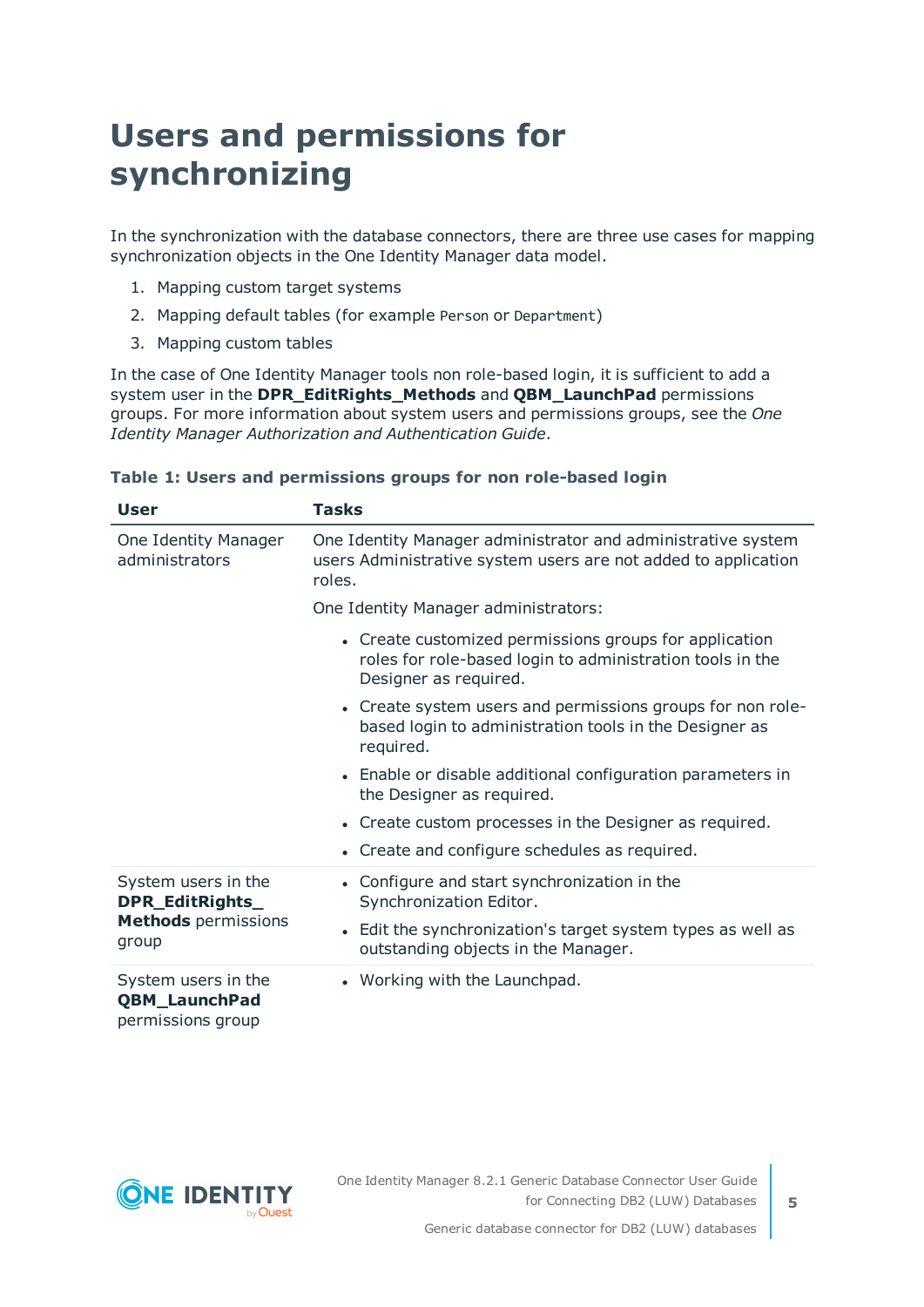There are different steps required for role-based login, in order to equip One Identity Manager users with the required permissions for setting up synchronization and postprocessing of synchronization objects.

|               | Table 2: User and permissions groups for role-based login: Mapped as custom |  |  |  |
|---------------|-----------------------------------------------------------------------------|--|--|--|
| target system |                                                                             |  |  |  |

| <b>User</b>                            | <b>Tasks</b>                                                                                                                                 |  |  |
|----------------------------------------|----------------------------------------------------------------------------------------------------------------------------------------------|--|--|
| One Identity Manager<br>administrators | One Identity Manager administrator and administrative system<br>users Administrative system users are not added to application<br>roles.     |  |  |
|                                        | One Identity Manager administrators:                                                                                                         |  |  |
|                                        | • Create customized permissions groups for application<br>roles for role-based login to administration tools in the<br>Designer as required. |  |  |
|                                        | • Create system users and permissions groups for non role-<br>based login to administration tools in the Designer as<br>required.            |  |  |
|                                        | • Enable or disable additional configuration parameters in<br>the Designer as required.                                                      |  |  |
|                                        | • Create custom processes in the Designer as required.                                                                                       |  |  |
|                                        | • Create and configure schedules as required.                                                                                                |  |  |
| Target system<br>administrators        | Target system administrators must be assigned to the Target<br>systems   Administrators application role.                                    |  |  |
|                                        | Users with this application role:                                                                                                            |  |  |
|                                        | • Administer application roles for individual target system<br>types.                                                                        |  |  |
|                                        | • Specify the target system manager.                                                                                                         |  |  |
|                                        | • Set up other application roles for target system managers<br>if required.                                                                  |  |  |
|                                        | • Specify which application roles for target system<br>managers are mutually exclusive.                                                      |  |  |
|                                        | • Authorize other employees to be target system<br>administrators.                                                                           |  |  |
|                                        | • Do not assume any administrative tasks within the target<br>system.                                                                        |  |  |
| Target system<br>managers              | Target system managers must be assigned to the Target<br>systems   Custom target systems application role or a<br>child application role.    |  |  |
|                                        | Users with this application role:                                                                                                            |  |  |
|                                        | • Assume administrative tasks for the target system.                                                                                         |  |  |



**6**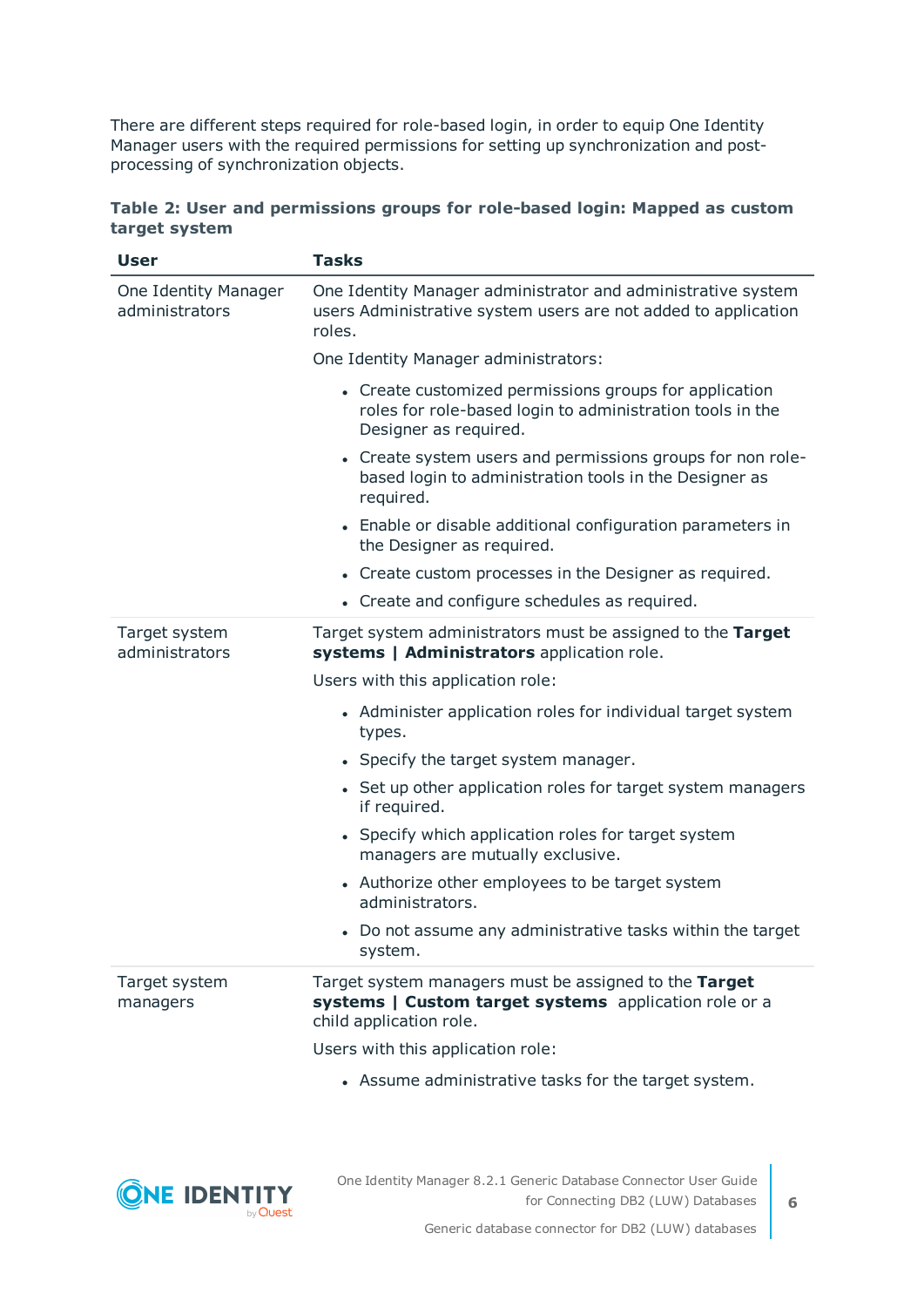| User | Tasks                                                                                                                                           |
|------|-------------------------------------------------------------------------------------------------------------------------------------------------|
|      | • Create, change, or delete target system objects.                                                                                              |
|      | • Edit password policies for the target system.                                                                                                 |
|      | • Prepare groups to add to the IT Shop.                                                                                                         |
|      | • Can add employees who have another identity than the<br><b>Primary identity.</b>                                                              |
|      | • Configure synchronization in the Synchronization Editor<br>and define the mapping for comparing target systems and<br>One Identity Manager.   |
|      | • Edit the synchronization's target system types and<br>outstanding objects.                                                                    |
|      | • Authorize other employees within their area of<br>responsibility as target system managers and create child<br>application roles if required. |

#### **Table 3: User and permissions groups for role-based login: Default table mapping**

| <b>User</b>                            | <b>Tasks</b>                                                                                                                                 |
|----------------------------------------|----------------------------------------------------------------------------------------------------------------------------------------------|
| One Identity Manager<br>administrators | One Identity Manager administrator and administrative system<br>users Administrative system users are not added to application<br>roles.     |
|                                        | One Identity Manager administrators:                                                                                                         |
|                                        | • Create customized permissions groups for application<br>roles for role-based login to administration tools in the<br>Designer as required. |
|                                        | • Create system users and permissions groups for non role-<br>based login to administration tools in the Designer as<br>required.            |
|                                        | • Enable or disable additional configuration parameters in<br>the Designer as required.                                                      |
|                                        | • Create custom processes in the Designer as required.                                                                                       |
|                                        | • Create and configure schedules as required.                                                                                                |
|                                        | Custom application role Users with this application role:                                                                                    |
|                                        | • Configure and start synchronization in the<br>Synchronization Editor.                                                                      |
|                                        | • Edit the synchronization's target system types as well as<br>outstanding objects in the Manager.                                           |
|                                        | The application role gets its permissions through a custom<br>permissions group and the vi_4_SYNCPROJECT_ADMIN<br>permissions group.         |
|                                        |                                                                                                                                              |

**ONE IDENTITY** 

Generic database connector for DB2 (LUW) databases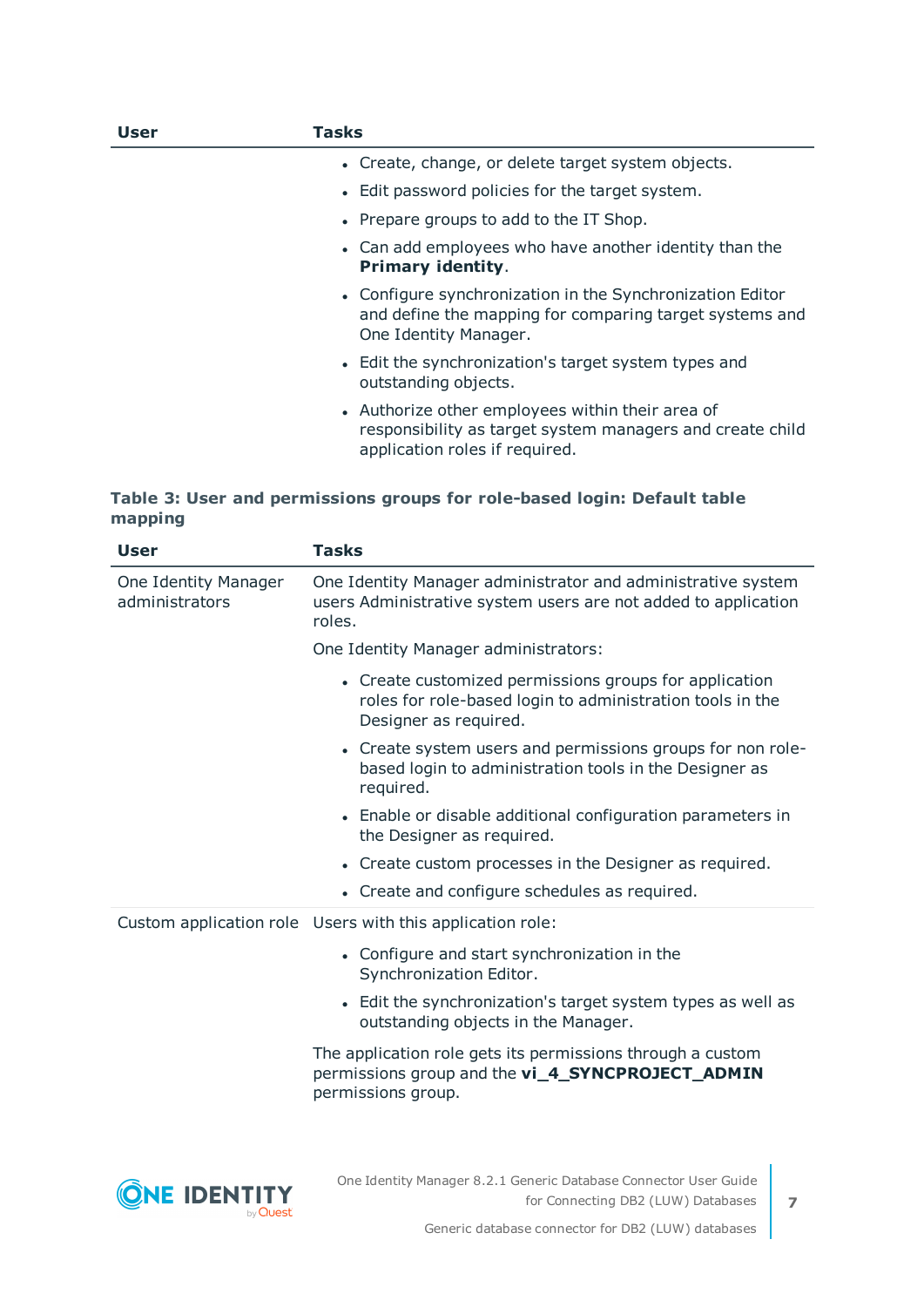#### **Table 4: Users and permissions groups for role-based login: Custom table mapping**

| <b>User</b>                            | <b>Tasks</b>                                                                                                                                                                                                                                           |  |  |  |  |  |
|----------------------------------------|--------------------------------------------------------------------------------------------------------------------------------------------------------------------------------------------------------------------------------------------------------|--|--|--|--|--|
| One Identity Manager<br>administrators | One Identity Manager administrator and administrative system<br>users Administrative system users are not added to application<br>roles.                                                                                                               |  |  |  |  |  |
|                                        | One Identity Manager administrators:                                                                                                                                                                                                                   |  |  |  |  |  |
|                                        | • Create customized permissions groups for application<br>roles for role-based login to administration tools in the<br>Designer as required.                                                                                                           |  |  |  |  |  |
|                                        | • Create system users and permissions groups for non role-<br>based login to administration tools in the Designer as<br>required.                                                                                                                      |  |  |  |  |  |
|                                        | • Enable or disable additional configuration parameters in<br>the Designer as required.                                                                                                                                                                |  |  |  |  |  |
|                                        | • Create custom processes in the Designer as required.                                                                                                                                                                                                 |  |  |  |  |  |
|                                        | • Create and configure schedules as required.                                                                                                                                                                                                          |  |  |  |  |  |
| Application roles for<br>custom tasks  | Administrators must be assigned to the <b>Custom</b>  <br>Administrators application role.                                                                                                                                                             |  |  |  |  |  |
|                                        | Users with this application role:                                                                                                                                                                                                                      |  |  |  |  |  |
|                                        | • Administrate custom application roles.                                                                                                                                                                                                               |  |  |  |  |  |
|                                        | • Set up other application roles for managers if required.                                                                                                                                                                                             |  |  |  |  |  |
| Manager for custom<br>tasks            | Managers must be assigned to the Custom   Managers<br>application role or a child role.                                                                                                                                                                |  |  |  |  |  |
|                                        | Users with this application role:                                                                                                                                                                                                                      |  |  |  |  |  |
|                                        | • Add custom task in One Identity Manager.                                                                                                                                                                                                             |  |  |  |  |  |
|                                        | • Configure and start synchronization in the<br>Synchronization Editor.                                                                                                                                                                                |  |  |  |  |  |
|                                        | • Edit the synchronization's target system types as well as<br>outstanding objects in the Manager.                                                                                                                                                     |  |  |  |  |  |
|                                        | You can use these application roles, for example, to guarantee<br>One Identity Manager user permissions on custom tables or<br>columns. All application roles that you define here must obtain<br>their permissions through custom permissions groups. |  |  |  |  |  |
|                                        | The application role gets its permissions through a custom<br>permissions group and the vi_4_SYNCPROJECT_ADMIN<br>permissions group.                                                                                                                   |  |  |  |  |  |

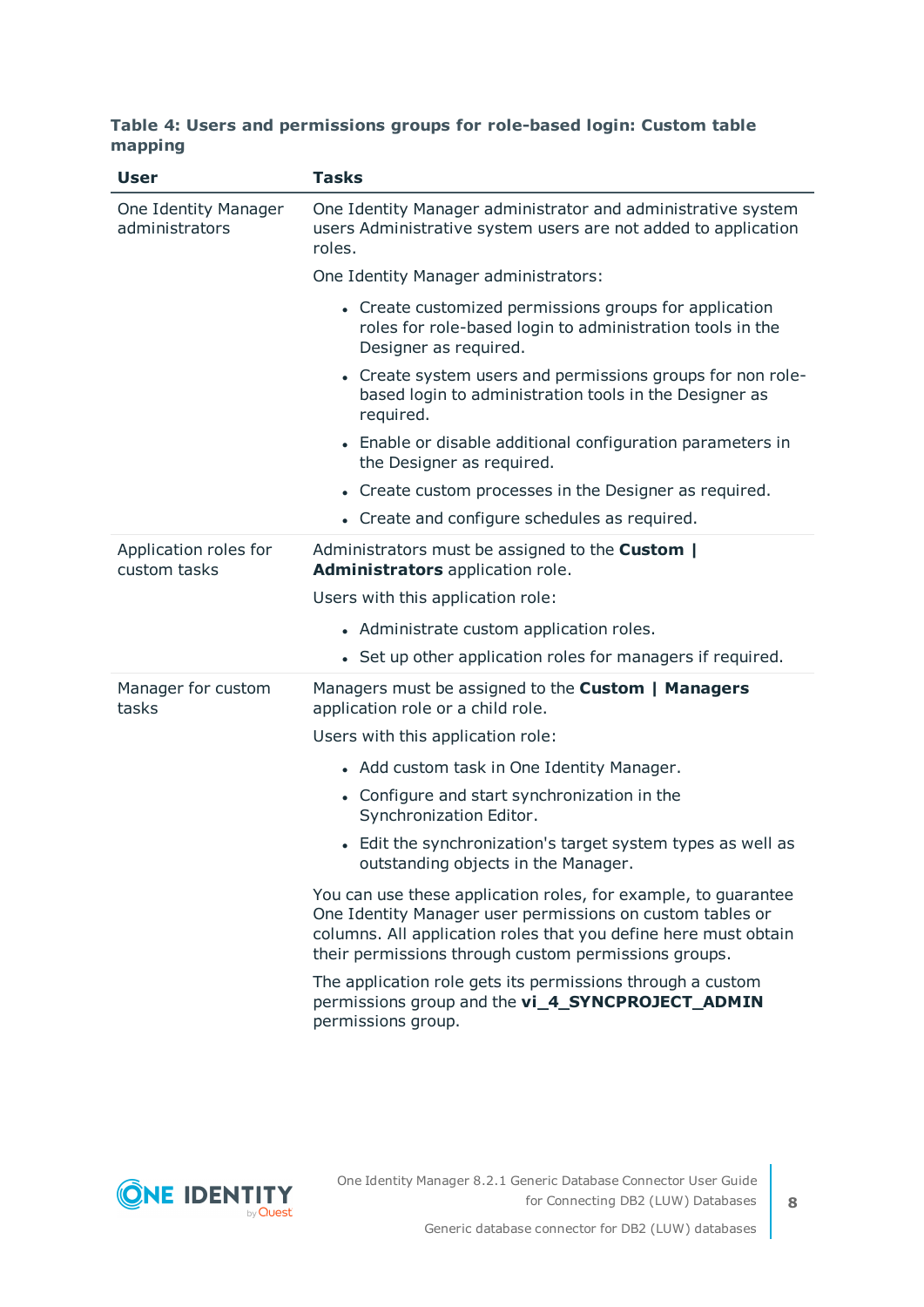#### *To configure synchronization projects and target system synchronization (in the use cases 2 and 3)*

- 1. Set up a custom permissions group with all permissions for configuring synchronization and editing synchronization objects.
- 2. Assign a custom application role to this permissions group.

#### **Detailed information about this topic**

• Setting up custom application roles for [synchronization](#page-8-0) on page 9

### <span id="page-8-0"></span>**Setting up custom application roles for synchronization**

For role-based login, create a custom application role to guarantee One Identity Manager users the necessary permissions for configuring synchronization and handling outstanding objects. This application role obtains the required permissions by using a custom permissions group.

#### *To set up an application role for synchronization (use case 2):*

- 1. In the Manager, select the default application role to use to edit the objects you want to synchronization.
	- Establish the application role's default permissions group.

If you want to import employee data, for example, select the **Identity Management | Employees | Administrators** application role. The default permissions group of this application role is **vi\_4\_PERSONADMIN**.

- 2. In the Designer, create a new permissions group .
	- <sup>l</sup> Set the **Only use for role based authentication** option.
- 3. Make the new permissions group dependent on the **vi\_4\_SYNCPROJECT\_ADMIN** permissions group.

Then the **vi\_4\_SYNCPROJECT\_ADMIN** permissions groups must be assigned as the parent permissions group. This means that the new permissions group inherits the properties.

4. Make the new permissions group dependent on the default permissions group of the selected default application role.

Then the default permissions groups must be assigned as the parent permissions group. This means that the new permissions group inherits the properties.

- 5. Save the changes.
- 6. In the Manager, create a new application role.

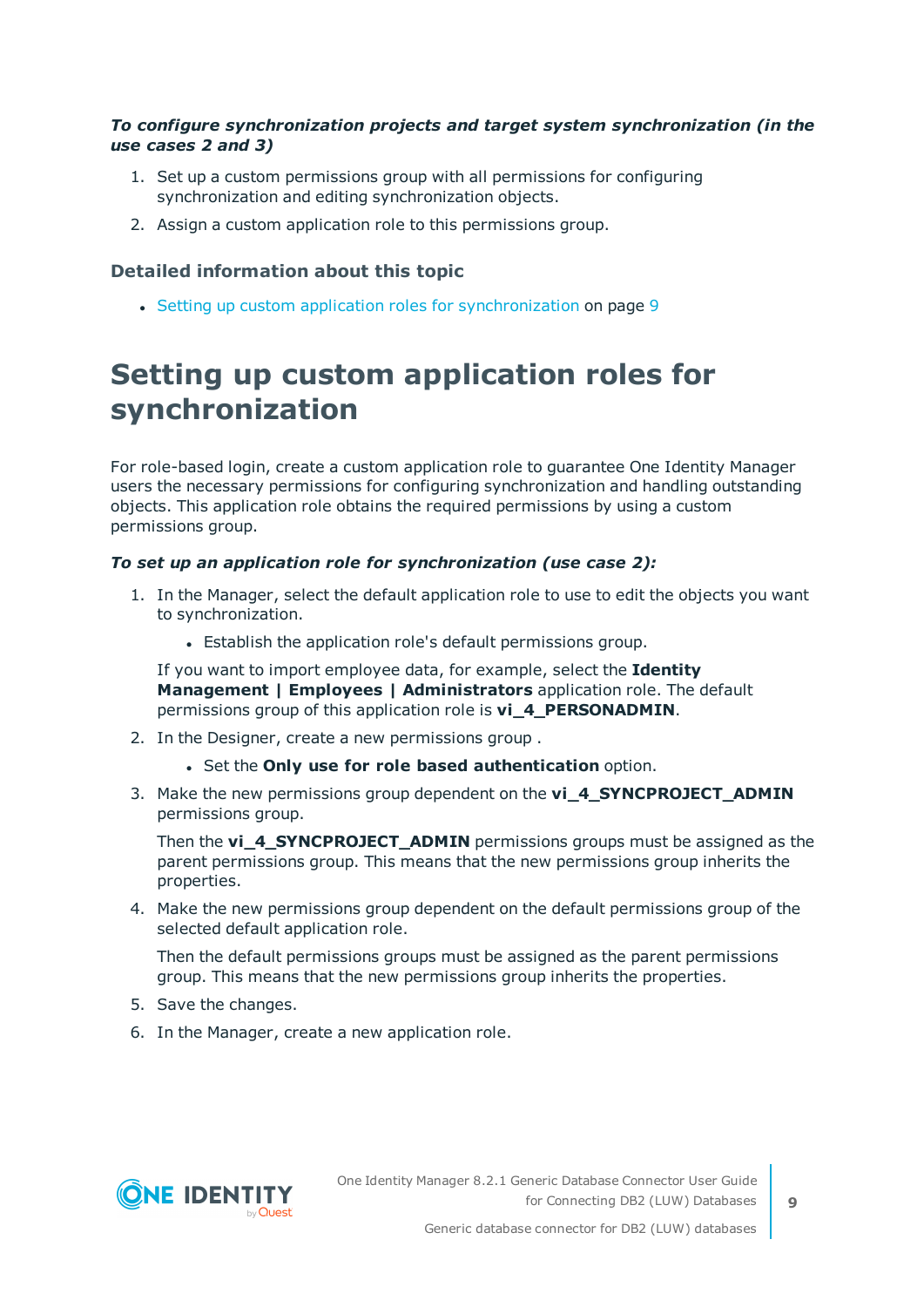- a. Assign the selected application role to be the parent application role.
- b. Assign the newly created permissions group.
- 7. Assign employees to this application role.
- 8. Save the changes.

#### *To set up an application role for synchronization (use case 3):*

- 1. In the Designer, create a new permissions group for custom tables that are populated by synchronization.
	- <sup>l</sup> Set the **Only use for role based authentication** option.
- 2. Guarantee this permissions group all the required permissions to the custom tables.
- 3. Create another permissions group for synchronization.
	- <sup>l</sup> Set the **Only use for role based authentication** option.
- 4. Make the permissions group for synchronization dependent on the permissions group for custom tables.

Then the permissions group for custom tables must be assigned as the parent permissions group. This means the permissions groups for synchronization inherits its properties.

5. Make the permissions group for synchronization dependent on the **vi\_4\_ SYNCPROJECT\_ADMIN** permissions group.

Then the **vi\_4\_SYNCPROJECT\_ADMIN** permissions groups must be assigned as the parent permissions group. This means the permissions groups for synchronization inherits its properties.

- 6. Save the changes.
- 7. In the Manager, create a new application role.
	- a. Assign the **Custom | Managers** application role as the parent application role.
	- b. Assign the permissions group for the synchronization.
- 8. Assign employees to this application role.
- 9. Save the changes.

For more information about setting up application roles and permissions groups, see the *One Identity Manager Authorization and Authentication Guide*.

## <span id="page-9-0"></span>**Setting up the synchronization server**

A server with the following software must be available for setting up synchronization:

- ADO.NET provider for DB2 (LUW)
- One Identity Manager Service

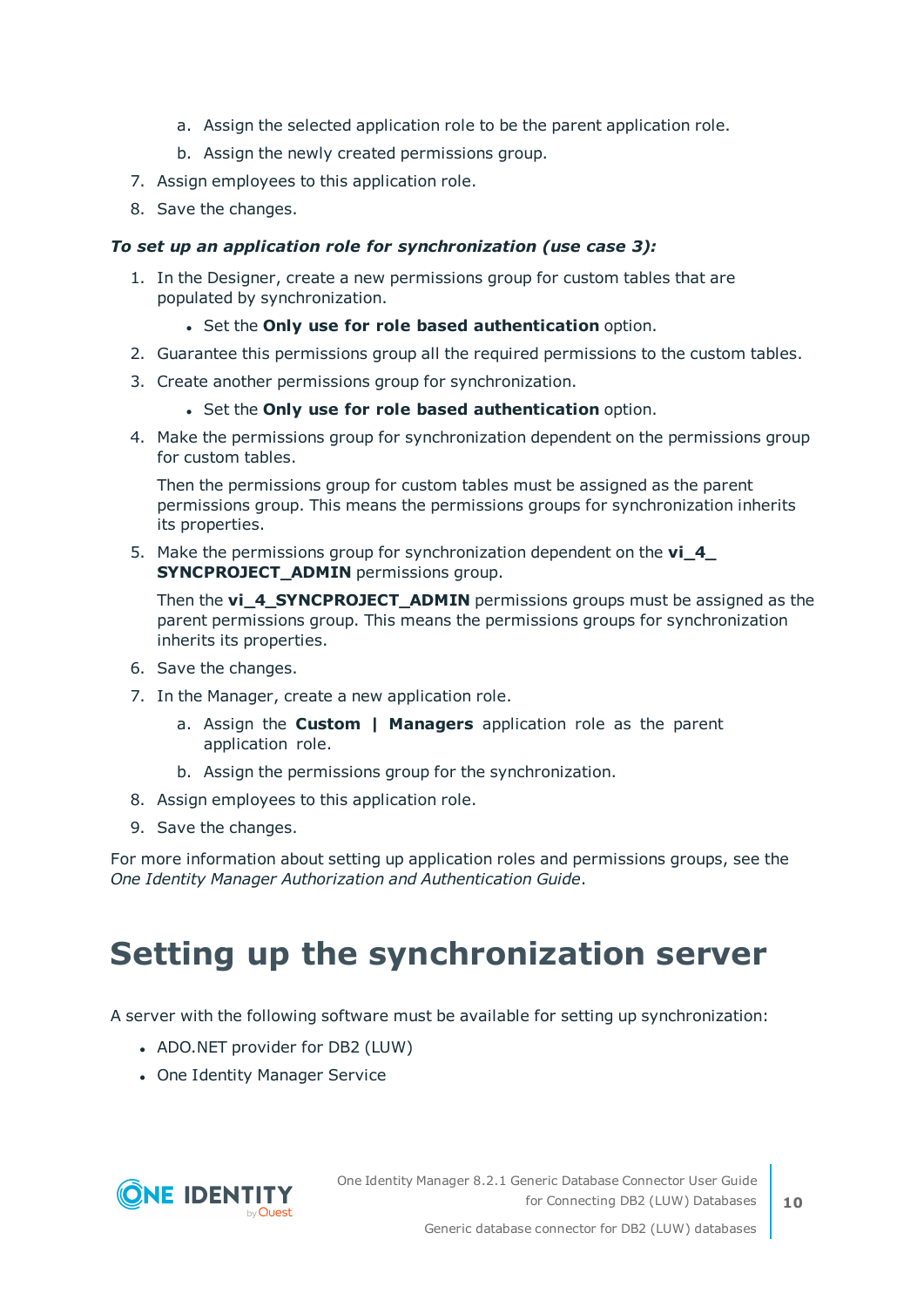- Install One Identity Manager components with the installation wizard.
	- 1. Select **Select installation modules with existing database**.
	- 2. Select the **Server | Job server** machine role.

For more information about system requirements for installing the One Identity Manager Service, see the *One Identity Manager Installation Guide*.

The synchronization server must be declared as a Job server in One Identity Manager.

Use the One Identity Manager Service to install the Server Installer. The program runs the following steps:

- Sets up a Job server.
- Specifies machine roles and server function for the Job server.
- Remotely installs One Identity Manager Service components corresponding to the machine roles.
- Configures the One Identity Manager Service.
- Starts the One Identity Manager Service.

NOTE: The program performs a remote installation of the One Identity Manager Service. Local installation of the service is not possible with this program.

To remotely install the One Identity Manager Service, you must have an administrative workstation on which the One Identity Manager components are installed. For detailed information about installing a workstation, see the *One Identity Manager Installation Guide*.

NOTE: To generate processes for the Job server, you need the provider, connection parameters, and the authentication data. By default, this information is determined from the database connection data. If the Job server runs through an application server, you must configure extra connection data in the Designer. For detailed information about setting up Job servers, see the *One Identity Manager Configuration Guide*.

#### *To remotely install and configure One Identity Manager Service on a server*

- 1. Start the Server Installer program on your administrative workstation.
- 2. On the **Database connection** page, enter the valid connection credentials for the One Identity Manager database.
- 3. On the **Server properties** page, specify the server on which you want to install the One Identity Manager Service.
	- a. Select a Job server from the **Server** menu.

- OR -

To create a new Job server, click **Add**.

- b. Enter the following data for the Job server.
	- **Server:** Name of the Job server.
	- <sup>l</sup> **Queue**: Name of the queue to handle the process steps. Each Job server within the network must have a unique queue identifier. The process

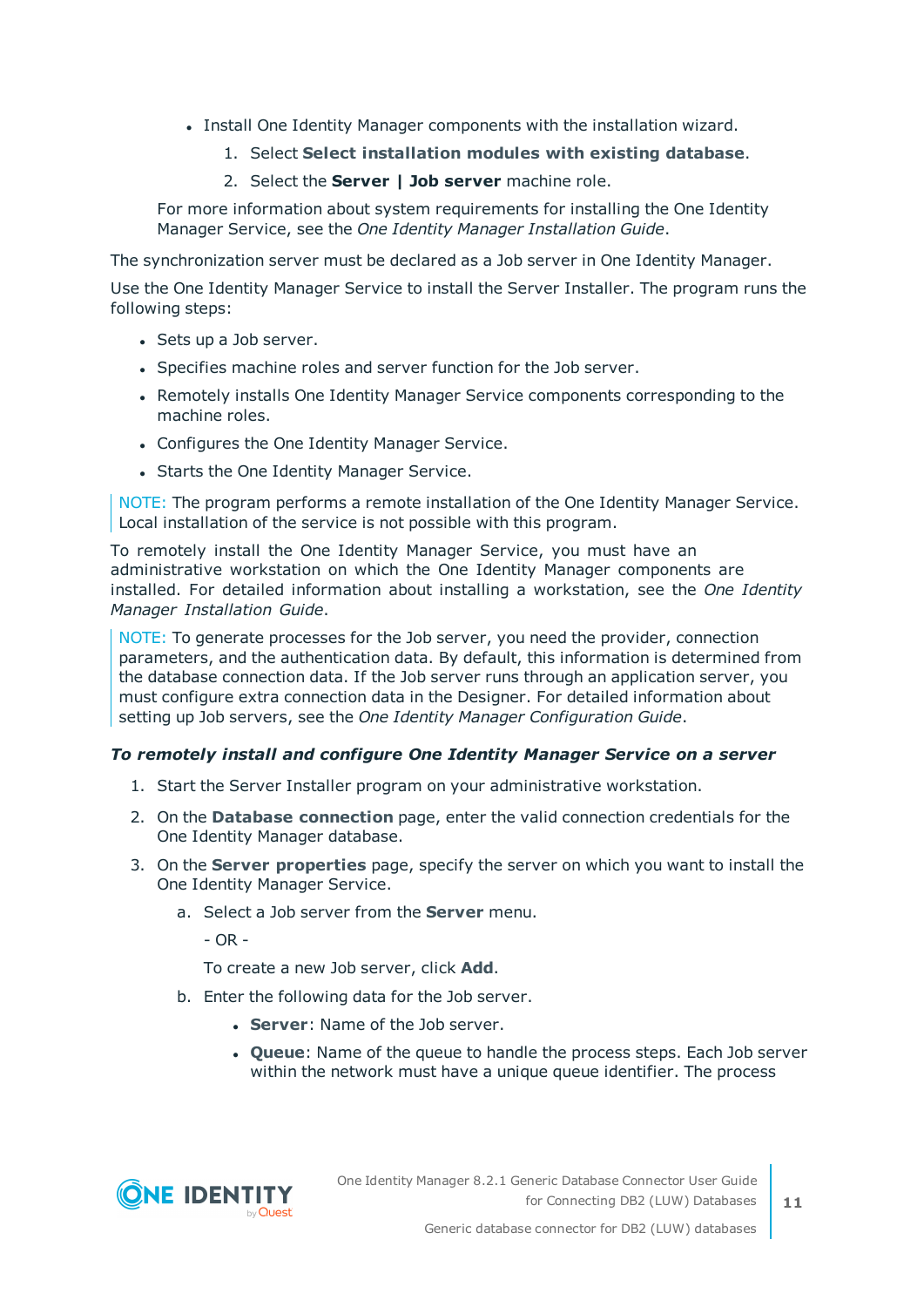steps are requested by the Job queue using this exact queue name. The queue identifier is entered in the One Identity Manager Service configuration file.

<sup>l</sup> **Full server name**: Full server name in accordance with DNS syntax.

Syntax:

<Name of servers>.<Fully qualified domain name>

NOTE: You can use the **Extended** option to make changes to other properties for the Job server. You can also edit the properties later with the Designer.

- 4. On the **Machine roles** page, select **Job server**.
- 5. On the **Server functions** page, select **Generic database connector**.
- 6. On the **Service Settings** page, enter the connection data and check the One Identity Manager Service configuration.

NOTE: The initial service configuration is predefined. If further changes need to be made to the configuration, you can do this later with the Designer. For detailed information about configuring the service, see the *One Identity Manager Configuration Guide*.

- For a direct connection to the database:
	- 1. Select **Process collection > sqlprovider**.
	- 2. Click the **Connection parameter** entry, then click the **Edit** button.
	- 3. Enter the connection data for the One Identity Manager database.
- For a connection to the application server:
	- 1. Select **Process collection**, click the **Insert** button and select **AppServerJobProvider**.
	- 2. Click the **Connection parameter** entry, then click the **Edit** button.
	- 3. Enter the connection data for the application server.
	- 4. Click the **Authentication data** entry and click the **Edit** button.
	- 5. Select the authentication module. Depending on the authentication module, other data may be required, such as user and password. For detailed information about One Identity Manager authentication modules, see the *One Identity Manager Authorization and Authentication Guide*.
- 7. To configure remote installations, click **Next**.
- 8. Confirm the security prompt with **Yes**.
- 9. On the **Select installation source** page, select the directory with the install files. Change the directory if necessary.
- 10. If the database is encrypted, on the **Select private key file** page, select the file with the private key.
- 11. On the **Service access** page, enter the service's installation data.

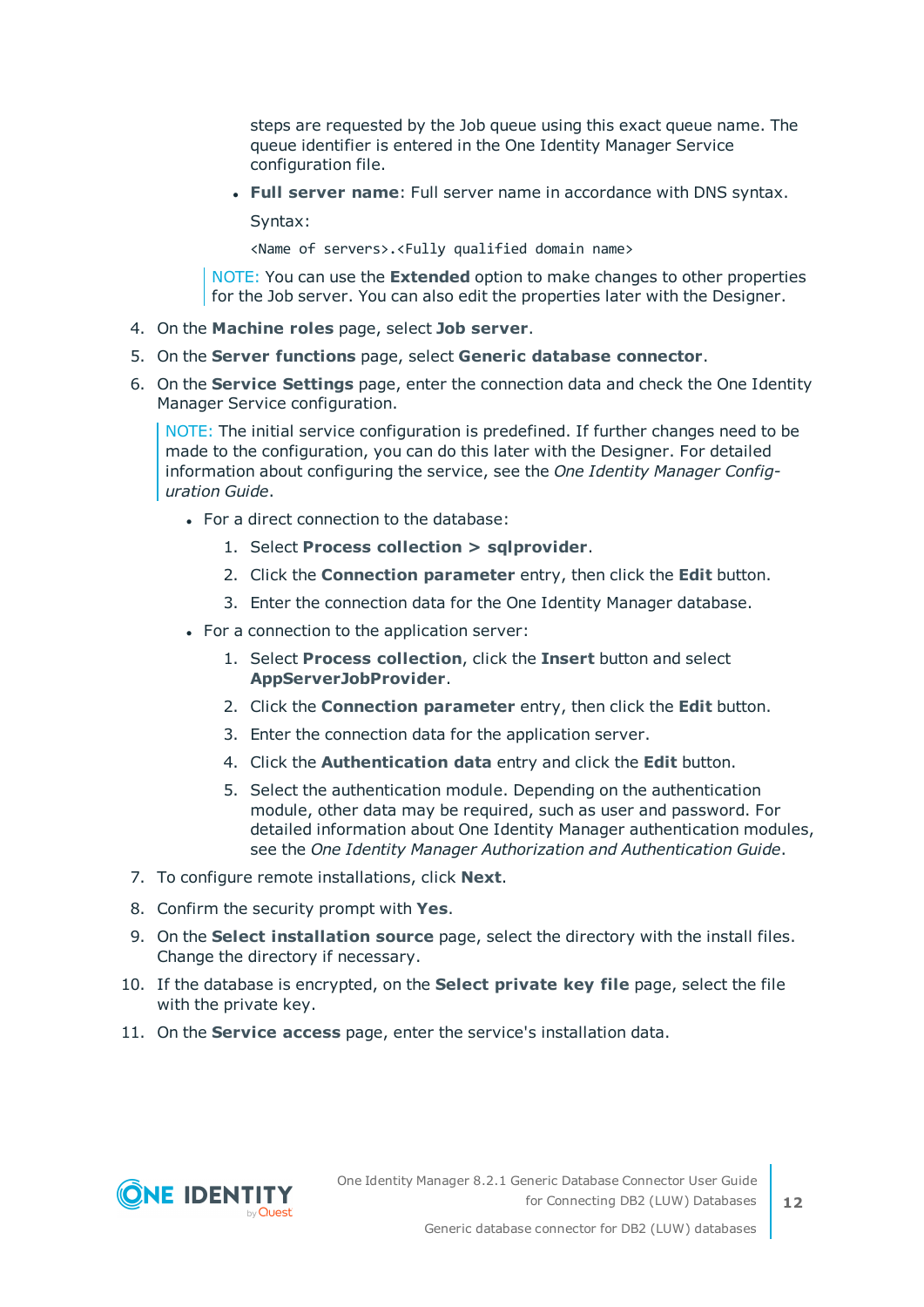- **Computer**: Enter the name or IP address of the server that the service is installed and started on.
- **. Service account:** Enter the details of the user account that the One Identity Manager Service is running under. Enter the user account, the user account's password and password confirmation.

The service is installed using the user account with which you are logged in to the administrative workstation. If you want to use another user account for installing the service, you can enter it in the advanced options. You can also change the One Identity Manager Service details, such as the installation directory, name, display name, and the One Identity Manager Service description, using the advanced options.

12. Click **Next** to start installing the service.

Installation of the service occurs automatically and may take some time.

13. Click **Finish** on the last page of the Server Installer.

NOTE: In a default installation, the service is entered in the server's service management with the name **One Identity Manager Service**.

## <span id="page-12-0"></span>**Creating a synchronization project**

A synchronization project collects all the information required for synchronizing the One Identity Manager database with a target system. Connection data for target systems, schema types and properties, mapping, and synchronization workflows all belong to this.

Make the following information available for setting up a synchronization project for synchronizing with the generic database connector.

| Data                      | <b>Explanation</b>                                                                                                                                                                                                                                                                 |  |  |
|---------------------------|------------------------------------------------------------------------------------------------------------------------------------------------------------------------------------------------------------------------------------------------------------------------------------|--|--|
| Synchronization<br>server | All One Identity Manager Service actions are run against the<br>target system environment on the synchronization server. Data<br>entries required for synchronization and administration with the<br>One Identity Manager database are processed by the<br>synchronization server. |  |  |
|                           | Installed components:                                                                                                                                                                                                                                                              |  |  |
|                           | • One Identity Manager Service (started)                                                                                                                                                                                                                                           |  |  |
|                           | The synchronization server must be declared as a Job server in<br>One Identity Manager. The Job server name is required.                                                                                                                                                           |  |  |
|                           | For more information, see Setting up the synchronization server<br>on page 10.                                                                                                                                                                                                     |  |  |
| Remote connection         | To configure synchronization with a target system, One Identity                                                                                                                                                                                                                    |  |  |

|  | Table 5: Information required for setting up a synchronization project |  |  |  |  |  |
|--|------------------------------------------------------------------------|--|--|--|--|--|
|  |                                                                        |  |  |  |  |  |

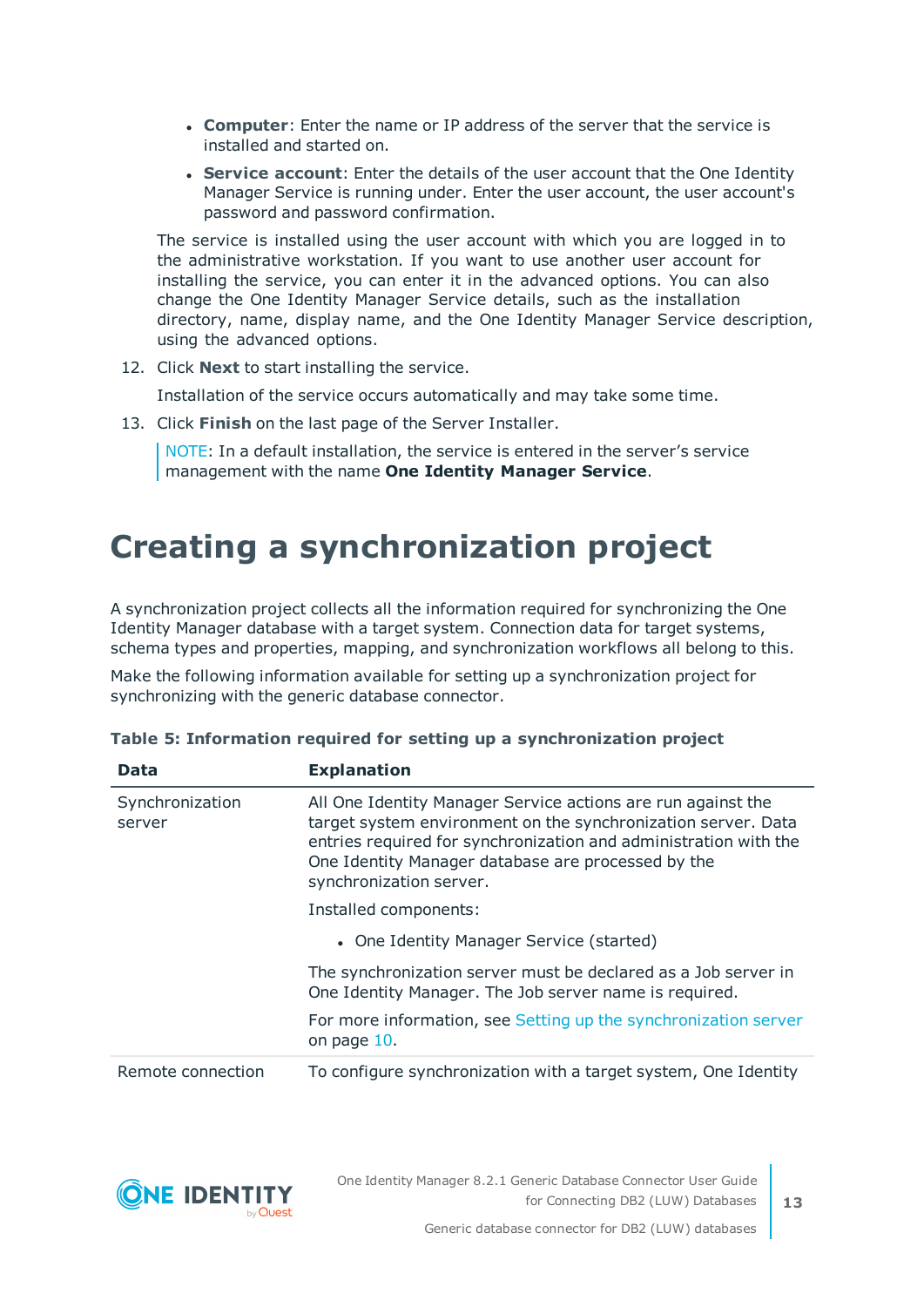| <b>Data</b>                 | <b>Explanation</b>                                                                                                                                                                                                                                                                                                                                                                                                                                                                                         |
|-----------------------------|------------------------------------------------------------------------------------------------------------------------------------------------------------------------------------------------------------------------------------------------------------------------------------------------------------------------------------------------------------------------------------------------------------------------------------------------------------------------------------------------------------|
| server                      | Manager must load the data from the target system. One<br>Identity Manager communicates directly with the target system<br>to do this. Sometimes direct access from the workstation, on<br>which the Synchronization Editor is installed, is not possible. For<br>example, because of the firewall configuration or the<br>workstation does not fulfill the necessary hardware and software<br>requirements. If direct access is not possible from the<br>workstation, you can set up a remote connection. |
|                             | The remote connection server and the workstation must be in<br>the same Active Directory domain.                                                                                                                                                                                                                                                                                                                                                                                                           |
|                             | Remote connection server configuration:                                                                                                                                                                                                                                                                                                                                                                                                                                                                    |
|                             | • One Identity Manager Service is started                                                                                                                                                                                                                                                                                                                                                                                                                                                                  |
|                             | • RemoteConnectPlugin is installed                                                                                                                                                                                                                                                                                                                                                                                                                                                                         |
|                             | • ADO.NET provider for DB2 (LUW) is installed                                                                                                                                                                                                                                                                                                                                                                                                                                                              |
|                             | The remote connection server must be declared as a Job server<br>in One Identity Manager. The Job server name is required.                                                                                                                                                                                                                                                                                                                                                                                 |
|                             | TIP: The remote connection server requires the same config-<br>uration as the synchronization server (with regard to the<br>installed software and entitlements). Use the synchronization<br>as remote connection server at the same time, by simply<br>installing the RemoteConnectPlugin as well.                                                                                                                                                                                                        |
|                             | For more detailed information about setting up a remote<br>connection, see the One Identity Manager Target System<br>Synchronization Reference Guide.                                                                                                                                                                                                                                                                                                                                                      |
| Synchronization<br>workflow | Set the <b>Data import</b> option in the synchronization step if<br>synchronization data is imported from a secondary system.                                                                                                                                                                                                                                                                                                                                                                              |
|                             | For more detailed information about synchronizing user data<br>with different systems, see the One Identity Manager Target<br>System Synchronization Reference Guide.                                                                                                                                                                                                                                                                                                                                      |
| Base object                 | You cannot normally specify a base object for synchronizing with<br>database connectors. In this case, assignment of one base table<br>and the synchronization server is sufficient.                                                                                                                                                                                                                                                                                                                       |
|                             | • Select the table from the <b>Base table</b> menu in which to<br>load the objects. The base table can be used to defined<br>downstream processes for synchronization. For more<br>information about downstream processes, see the One<br>Identity Manager Target System Synchronization<br>Reference Guide.                                                                                                                                                                                               |
|                             | The Synchronization servers menu displays all Job                                                                                                                                                                                                                                                                                                                                                                                                                                                          |

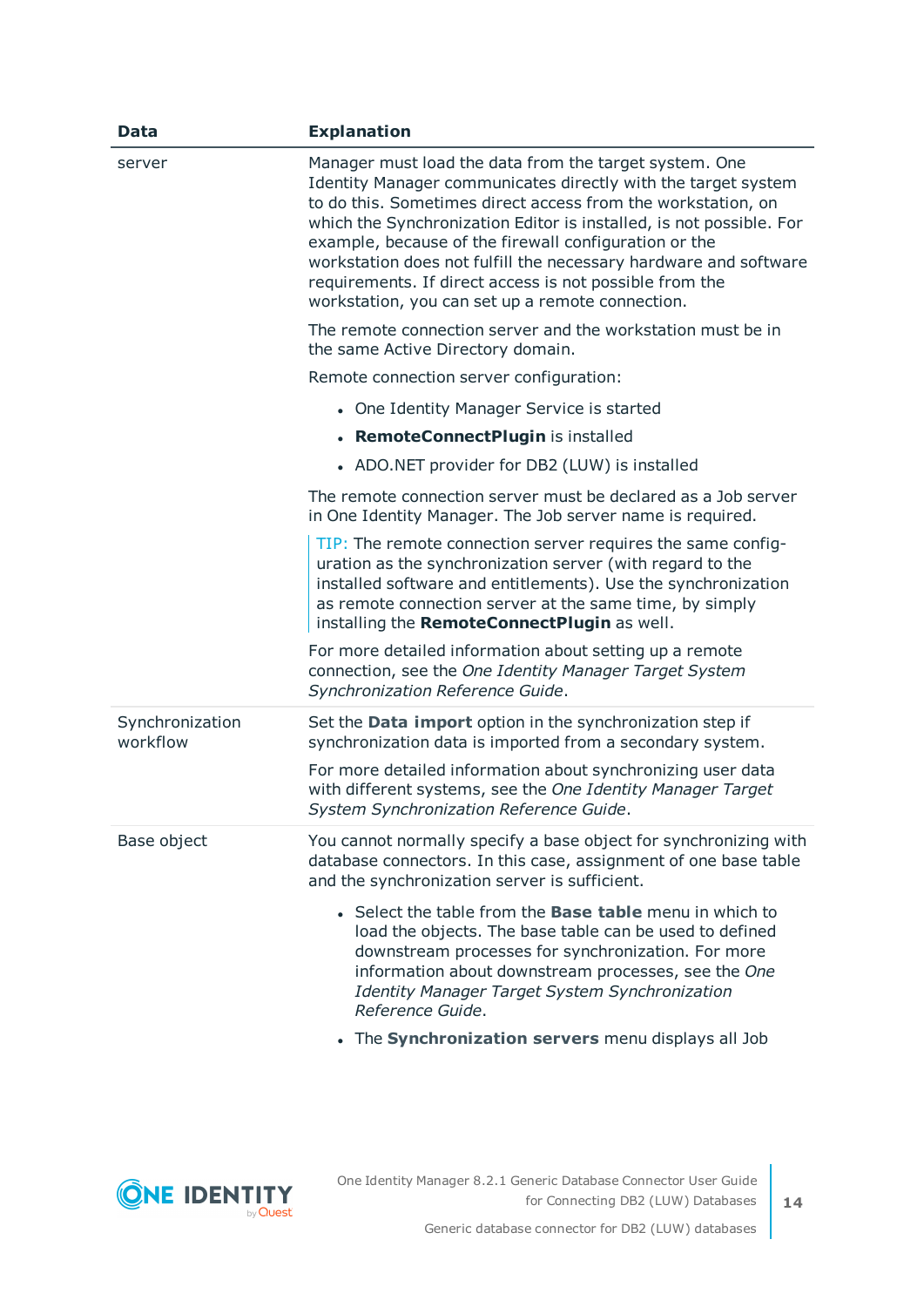| <b>Data</b>  | <b>Explanation</b>                                                                                                                   |
|--------------|--------------------------------------------------------------------------------------------------------------------------------------|
|              | servers with an enabled Generic database connector<br>server function.                                                               |
| Variable set | If you implement specialized variable sets, ensure that the start<br>up configuration and the base object use the same variable set. |

#### *To configure synchronization with the generic database connector*

- 1. Create a new synchronization project.
- 2. Add mappings. Define property mapping rules and object matching rules.
- 3. Create synchronization workflows.
- 4. Create a start up configuration.
- 5. Define the synchronization scope.
- 6. Specify the base object of the synchronization.
- 7. Specify the extent of the synchronization log.
- 8. Run a consistency check.
- 9. Activate the synchronization project.
- 10. Save the new synchronization project in the database.

#### **Detailed information about this topic**

 $\cdot$  Creating a [synchronization](#page-14-0) project on page 15

### <span id="page-14-0"></span>**Creating a synchronization project**

There is a wizard to assist you with setting up a synchronization project. This wizard takes you through all the steps you need to set up initial synchronization with a target system. Click **Next** once you have entered all the data for a step.

NOTE: The following sequence describes how to configure a synchronization project if the Synchronization Editor is both:

- . Run in default mode
- Started from the Launchpad

If you run the project wizard in expert mode or directly from the Synchronization Editor, additional configuration settings can be made. Follow the project wizard instructions through these steps.

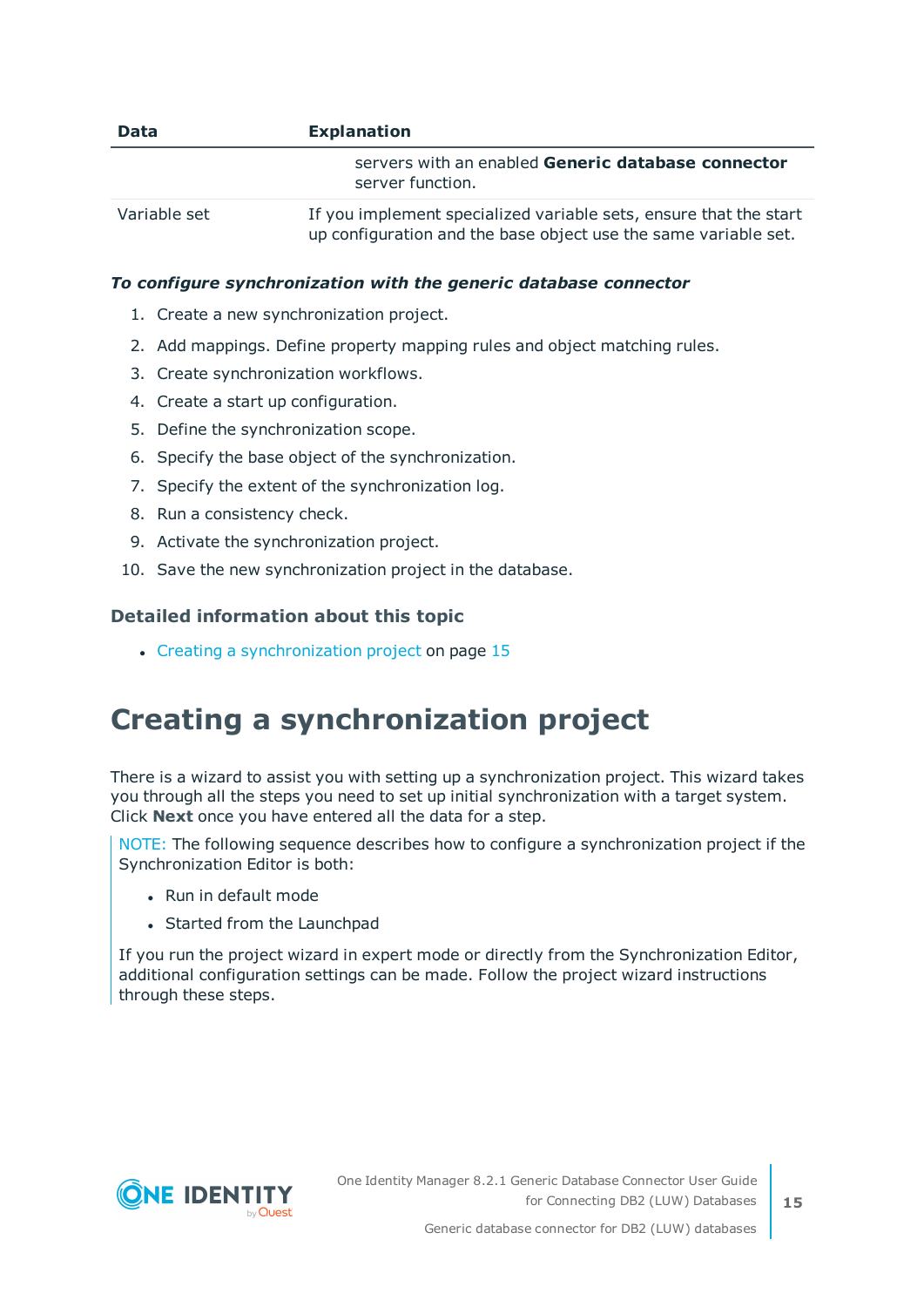#### *To set up a synchronization project*

1. Start the Launchpad and log in on the One Identity Manager database.

NOTE: If synchronization is run by an application server, connect the database through the application server.

2. Select the **Generic Database Connector** and click **Run**.

This starts the Synchronization Editor's project wizard.

- 3. On the **System access** page, specify how One Identity Manager can access the target system.
	- If access is possible from the workstation on which you started the Synchronization Editor, do not change any settings.
	- If access is not possible from the workstation on which you started the Synchronization Editor, you can set up a remote connection.

Enable the **Connect using remote connection server** option and select the server to be used for the connection under **Job server**.

- <sup>l</sup> Click **Next** to start the system connection wizard to create a connection to an external database.
- 4. On the **Select database system** page, select the database system to which you want to connect.
	- <sup>l</sup> Select **DB2 (LUW)**.
- 5. Configure the system connection.

For more [information,](#page-16-0) see Connecting a system to a DB2 (LUW) database on [page](#page-16-0) 17.

- 6. On the **Save configuration** page, you can save the current configuration as a template. When you reconnect to a database system of the same type, you can use this configuration as a template.
	- I Click **a** and enter the name and repository of the configuration file.
- 7. You can save the connection data on the last page of the system connection wizard.
	- <sup>l</sup> Set the **Save connection locally** option to save the connection data. This can be reused when you set up other synchronization projects.
	- <sup>l</sup> Click **Finish**, to end the system connection wizard and return to the project wizard.
- 8. On the **One Identity Manager Connection** tab, test the data for connecting to the One Identity Manager database. The data is loaded from the connected database. Reenter the password.

#### NOTE:

• If you use an unencrypted One Identity Manager database and have not yet saved any synchronization projects to the database, you need to enter all

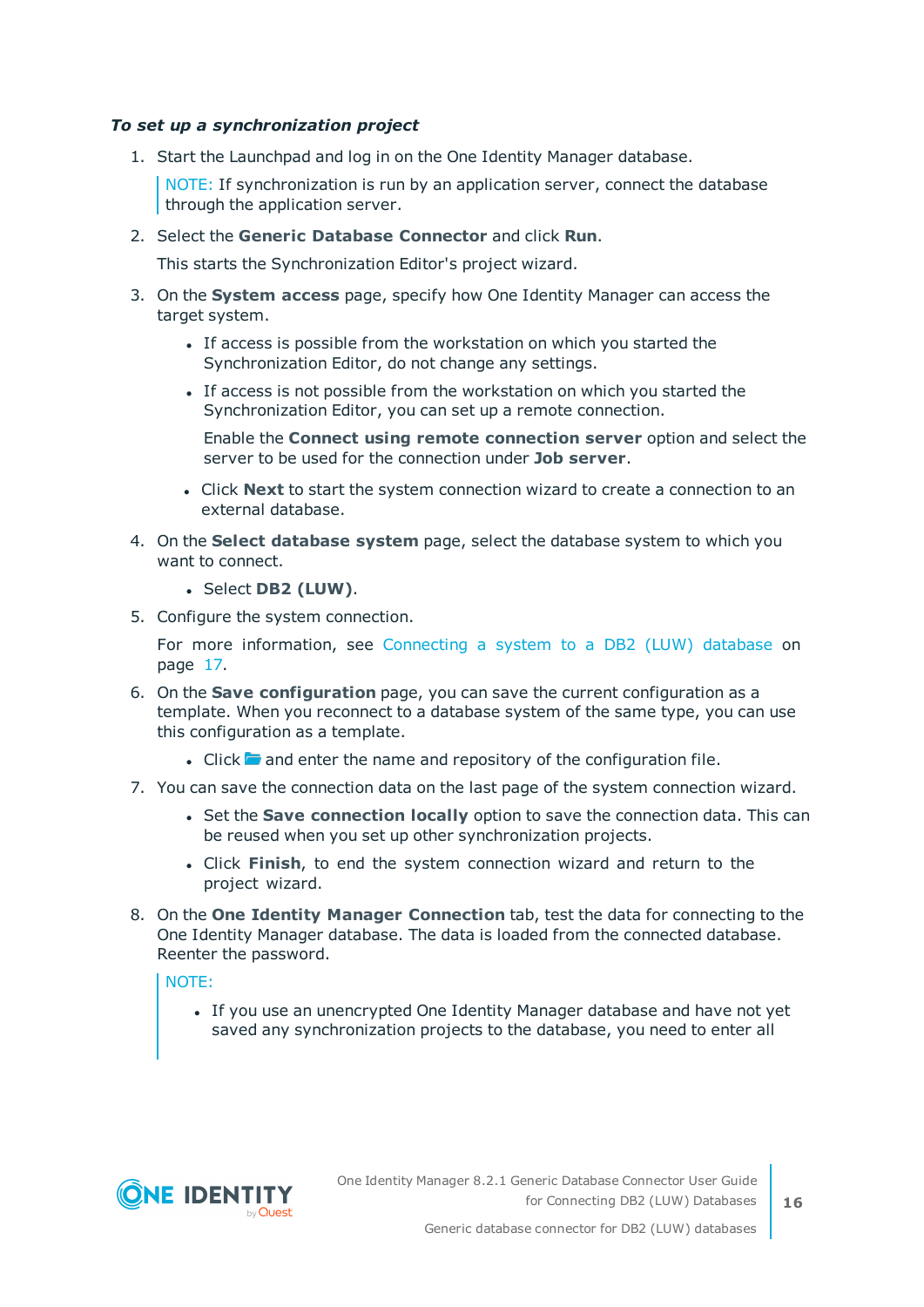connection data again.

- . This page is not shown if a synchronization project already exists.
- 9. The wizard loads the target system schema. This may take a few minutes depending on the type of target system access and the size of the target system.
- 10. On the **Select project template** page, select a project template to use for setting up the synchronization configuration.

NOTE: The generic database connector does not provide a default project template for setting up synchronization. If you have created your own project template, you can select it to configure the synchronization project. Otherwise, select **Create blank project**.

11. Enter the general setting for the synchronization project under **General**.

| <b>Property</b>    | <b>Description</b>                                                                                                                                  |
|--------------------|-----------------------------------------------------------------------------------------------------------------------------------------------------|
| Display<br>name    | Display name for the synchronization project.                                                                                                       |
| Script<br>language | Language in which the scripts for this synchronization project are<br>written.                                                                      |
|                    | Scripts are implemented at various points in the synchronization<br>configuration. Specify the script language when you set up an empty<br>project. |
|                    | IMPORTANT: You cannot change the script language once the<br>synchronization project has been saved.                                                |
|                    | If you use a project template, the template's script language is<br>used.                                                                           |
| Description        | Text field for additional explanation.                                                                                                              |

**Table 6: General properties of the synchronization project**

- 12. To close the project wizard, click **Finish**.
- <span id="page-16-0"></span>13. Save the synchronization project in the database.

### **Connecting a system to a DB2 (LUW) database**

#### **Table 7: Required information for connecting the system**

| <b>Data</b> | <b>Explanation</b>                                                                                                               |
|-------------|----------------------------------------------------------------------------------------------------------------------------------|
| Server      | Name of the server on which the database server is installed. The fully<br>qualified server name or the IP address may be given. |

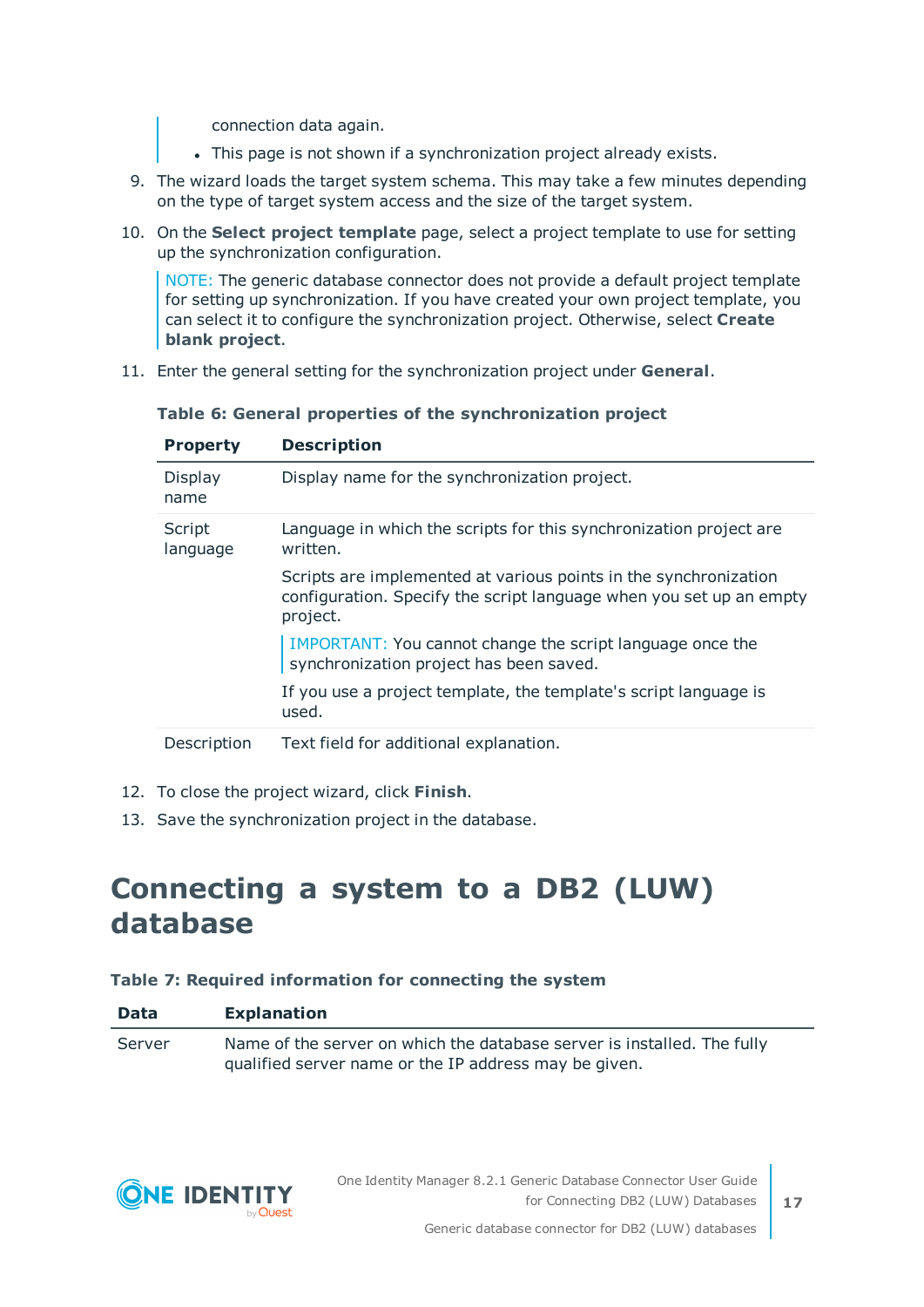#### **Data Explanation**

| User<br>password      | User account and password used by the generic database connector to log<br>account and in to the external database. Make a user account available with sufficient<br>permissions. |
|-----------------------|-----------------------------------------------------------------------------------------------------------------------------------------------------------------------------------|
| Database              | Name of the external database to be synchronized.                                                                                                                                 |
| Installed<br>provider | Provider used to connect to the external database.                                                                                                                                |

#### *To configure the connection to a DB2 (LUW) database:*

- 1. On the **Database connection** page, enter the connection parameters. Enter all the parameters required by the generic database connector to create a connection with the selected database system.
	- To enter additional system-specific information about the system connection, click **Advanced**.

The database system connection is tested the moment you click **Next**.

- 2. On the **Describe the database** page, enter a display name and a unique identifier for the database connection.
	- <sup>l</sup> **Database display name**: Display name of the database for displaying in the One Identity Manager tools.
	- **.** System *identifier*: Unique system identifier.

IMPORTANT: The system identifier of the database must be unique. These identifiers help to differentiate between the databases. To prevent incorrect behavior and loss of data ensure that the system identifiers are unique within the One Identity Manager environment.

- Identifiers may not be defined more than once.
- Identifiers must not be changed after the connection is saved.
- 3. On the **Load configuration** page, you can enter a file from which the connection configuration can be loaded. This data is used in subsequent steps in the connection wizard and can be modified there.
- 4. On the **Time zone selection** page, select the time zone for the time zone data in the database. The time zone is required to convert the time saved in the database into the local time. The local time is displayed in One Identity Manager tools.
- 5. On the **Initializing** page, you can specify additional connection settings. Write a script in the database syntax to specify number and date formats, language, and data sort order, for example. This script is then run every time you connect the system.
- 6. On the **Select partial schemas** page, you can reduce the database schema by selecting partial schemas. If the database contains several schema, specify here, which schemas are loaded into the synchronization project.

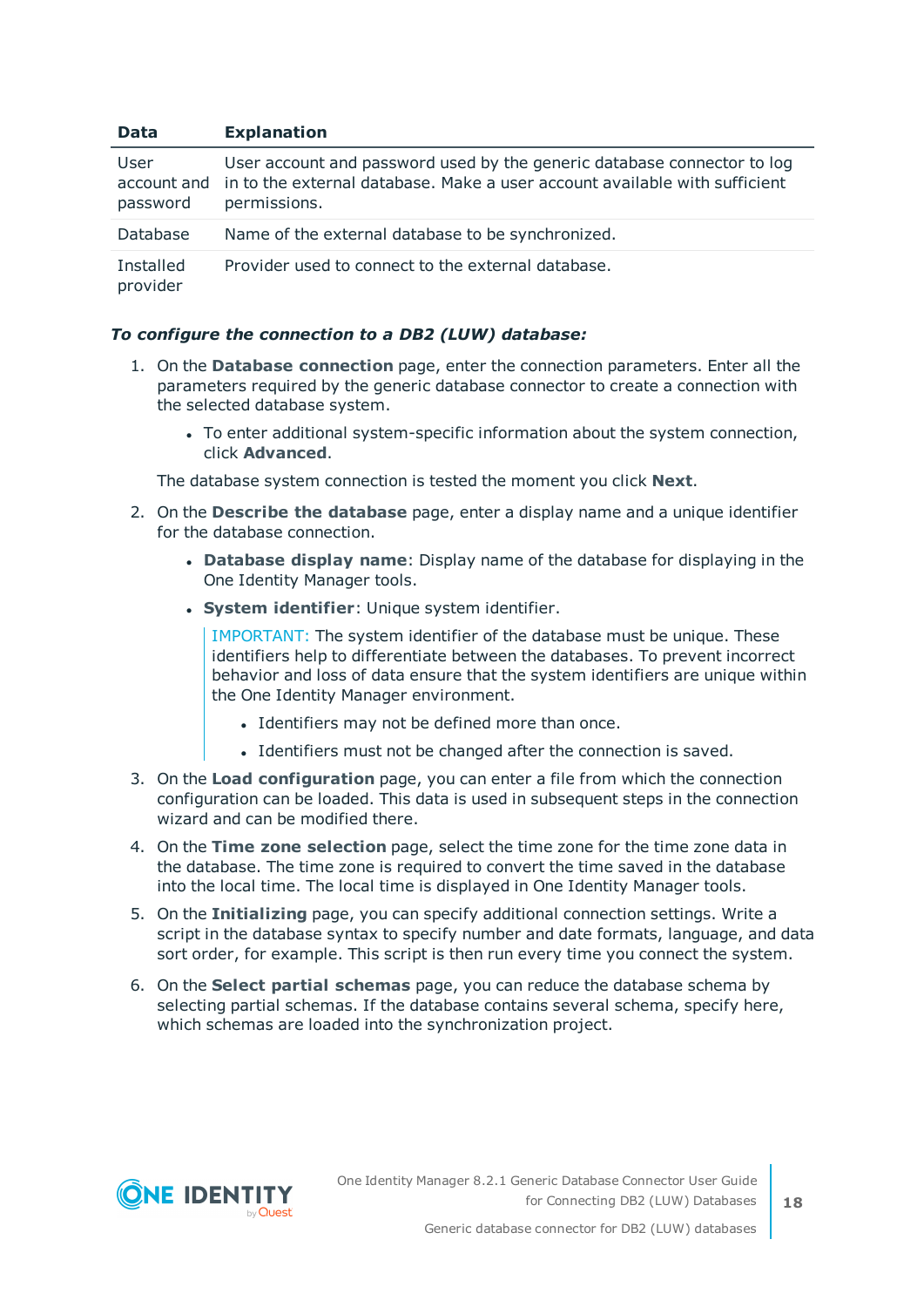- <sup>l</sup> In the **Partial schemas/owner** list, enable the schemas you want to be processed.
- 7. The database schema is loaded on the **Schema detection** page. during which One Identity Manager tries to identify a known schema.
	- <sup>l</sup> If a One Identity Manager schema is detected, the **Fill in system description completely** option is displayed. If you only want allow read-only access to the database, you can deactivate this option.

If the schema is loaded successfully, the next step in the sequence can be carried out.

8. On the **Extend key information** page, specify columns for each table to be used as unique keys for identifying objects.

NOTE:

- This page is only displayed if the schema of the external database there are tables with no identifiable unique keys.
- Tables without unique keys are not used in the synchronization configuration.

#### **Table 8: Defining unique keys**

| <b>Property</b>                | <b>Description</b>                                                                                                                     |  |  |  |  |
|--------------------------------|----------------------------------------------------------------------------------------------------------------------------------------|--|--|--|--|
| Hide<br>unconfigured<br>tables | Specifies whether tables are hidden if no settings have been<br>changed.                                                               |  |  |  |  |
| Schema                         | Tables without a unique key.                                                                                                           |  |  |  |  |
| Column is<br>key               | Specifies whether the column contains a unique key.                                                                                    |  |  |  |  |
| Column<br>group                | Button for editing column groups. Create a column group, if a unique<br>key can only be made of a combination of more than one column. |  |  |  |  |
|                                | • To create a column group, click <b>Add</b> .                                                                                         |  |  |  |  |
|                                | • To edit or remove an existing column group, click <b>Edit or</b><br>remove.                                                          |  |  |  |  |

#### **Table 9: Column group properties**

#### **Property Description**

|         | Key name Column group identifier. Permitted characters are letters and under-<br>score. A virtual schema property is formed from the column group<br>called vrtColumnGroup <column group="">.</column> |
|---------|--------------------------------------------------------------------------------------------------------------------------------------------------------------------------------------------------------|
| Columns | Columns included in the column group. Mark all the columns that<br>together make up the unique key.<br>NOTE: Columns of type Char are not supported.                                                   |

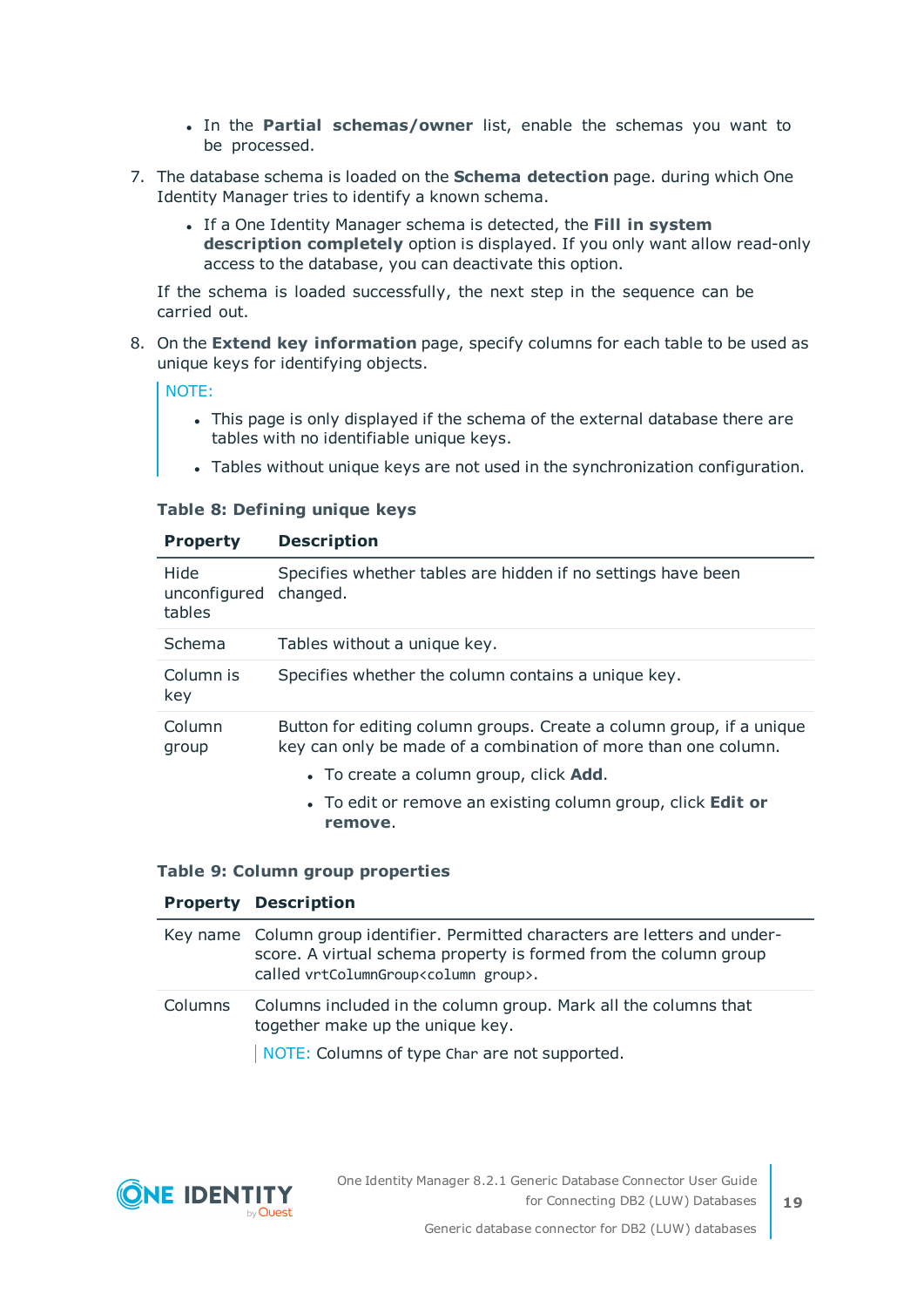9. On the **Define data relations** page, you can enter information about object relations.

| <b>Property</b>                     | <b>Description</b>                                                                                                                                            |
|-------------------------------------|---------------------------------------------------------------------------------------------------------------------------------------------------------------|
| Hide<br>unconfigured<br>tables      | Specifies whether tables are hidden if no settings have been<br>changed.                                                                                      |
| Schema                              | Database schema tables.                                                                                                                                       |
| Target(s)                           | Columns to which the reference refers. Enter the table and column<br>name in the following syntax:                                                            |
|                                     | <schema>.]<table name="">.<column name=""></column></table></schema>                                                                                          |
|                                     | If a reference points to several column, enter the targets in a<br>comma delimited list. The target columns must be labeled as key<br>columns.                |
|                                     | TIP: You can copy the column name of a referenced column using<br>the Copy fully qualified column names item in the context<br>menu and add this as a target. |
| Referential<br>integrity<br>enabled | Specifies whether the referential integrity of the data in the target<br>table has been tested.                                                               |

#### **Table 10: Defining column relations**

10. On the **Complete schema** page, you can enter additional schema information.

#### **Table 11: Additional schema information**

| <b>Property</b>                | <b>Description</b>                                                                                                                                                                                                     |
|--------------------------------|------------------------------------------------------------------------------------------------------------------------------------------------------------------------------------------------------------------------|
| Hide<br>unconfigured<br>tables | Specifies whether tables are hidden if no settings have been<br>changed.                                                                                                                                               |
| Schema                         | Tables and schemas of the database schema.                                                                                                                                                                             |
| Display<br>value               | Column used in the display pattern.<br>• To use the column in the display pattern, click <b>Add.</b>                                                                                                                   |
| Preferred<br>key               | Specifies whether the column is primarily used for object identi-<br>fication. A preferred key can defined, if a table has more than one<br>unique key. Only columns with the <b>String</b> data type can be selected. |
| Contains<br>sensitive<br>data  | Specifies whether the column contains sensitive data.                                                                                                                                                                  |

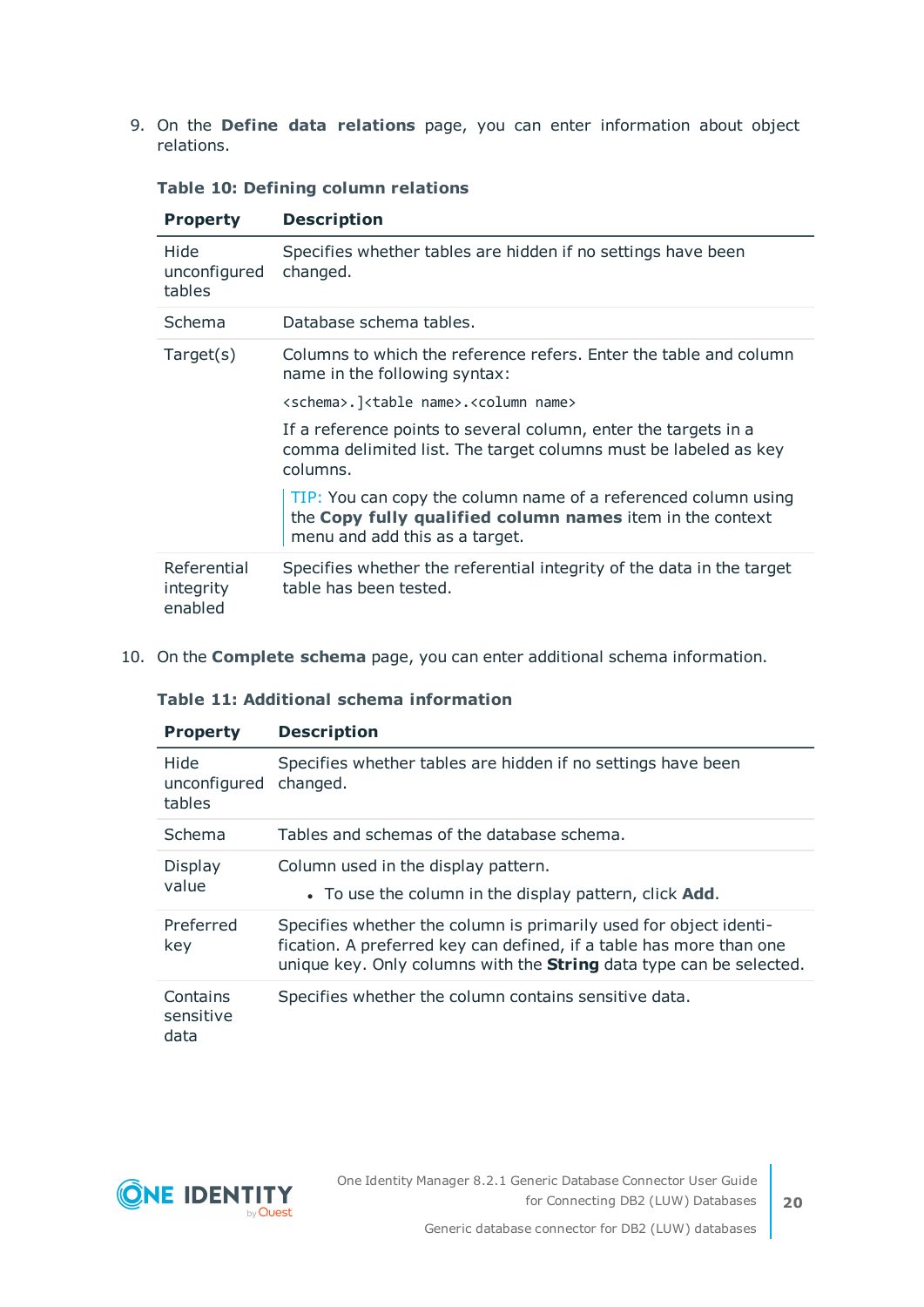| <b>Property</b>                       | <b>Description</b>                                                                                                                                                                                                                                                                                                                                             |
|---------------------------------------|----------------------------------------------------------------------------------------------------------------------------------------------------------------------------------------------------------------------------------------------------------------------------------------------------------------------------------------------------------------|
| Revision<br>counter                   | Specifies whether the column contains the revision counter. The<br>data in this column form the comparison value for revision filtering.                                                                                                                                                                                                                       |
| Sort criteria<br>for<br>hierarchies   | Specifies whether the value in this column maps the path in an<br>object hierarchy. If this table's objects are sorted by this column, it<br>results in a list sorted in hierarchical order. This makes it possible to<br>resolve object dependencies. Only one column per table can be<br>marked as a sort criterion. An example is the CanonicalName column. |
| Scope<br>reference                    | Specifies whether the column can be used to form the reference<br>scope. Only one column per schema type can be labeled as the<br>reference scope.                                                                                                                                                                                                             |
| Auto fill<br>behavior                 | Specifies whether the values entered in the column are identified<br>automatically.                                                                                                                                                                                                                                                                            |
| Enable<br>compatible<br>null handling | Specifies whether a null value in the column is converted to an<br>empty string.                                                                                                                                                                                                                                                                               |

#### **Table 12: Table properties**

| <b>Property</b>            | <b>Description</b>                                                                                                                                                                                                                                                                                                                                                       |
|----------------------------|--------------------------------------------------------------------------------------------------------------------------------------------------------------------------------------------------------------------------------------------------------------------------------------------------------------------------------------------------------------------------|
| <b>Display</b><br>template | Display pattern with which the objects in the Synchronization<br>Editor are displayed. The display pattern is, for example, used in<br>error messages or test result from object matching rules. The<br>display pattern is, for example, used in error messages or in the<br>test results from object matching rules. Enter a display table for<br>each display pattern. |
|                            | • To use a column in the display pattern, select a column and<br>click Add.                                                                                                                                                                                                                                                                                              |

11. On the **Define data operations** page, you can specify special operations for changing data in the external database. This is only required, if the default operations INSERT, UPDATE, and DELETE cannot be used in the external database system.

WARNING: **A good knowledge of programming is required to implement data operations. Errors in this implementation can lead to loss of data.**

#### *To define a data operation*

- a. Select a table and mark the operation you want to define.
- b. Select a strategy.
- c. Enter the data operation you want to run in the **Settings** input field.

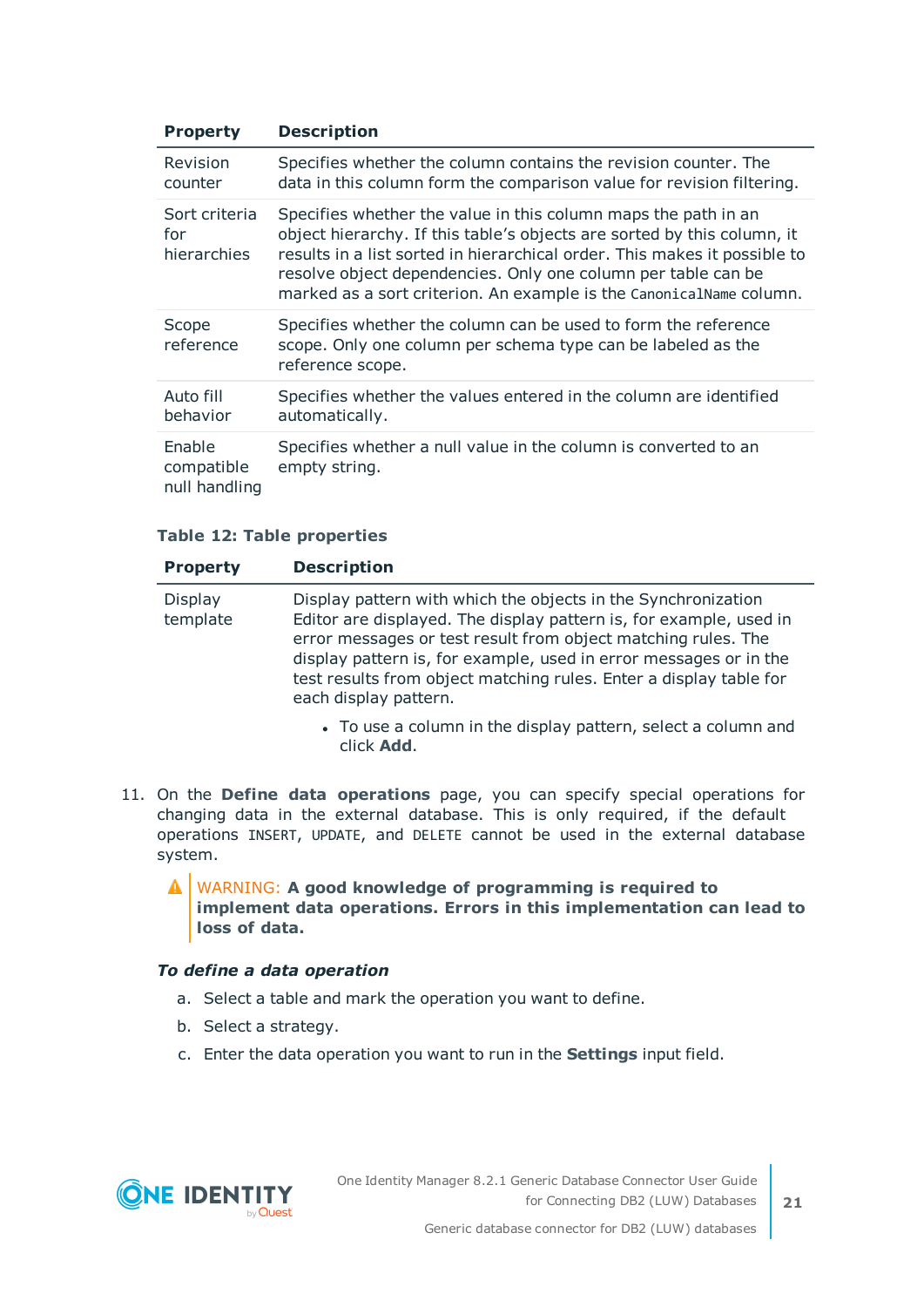| <b>Property</b>          | <b>Description</b>                                                                                                                                                                                                                                                                    |
|--------------------------|---------------------------------------------------------------------------------------------------------------------------------------------------------------------------------------------------------------------------------------------------------------------------------------|
| Hide unconfigured tables | Specifies whether tables are hidden if no settings<br>have been changed.                                                                                                                                                                                                              |
| Table/operation          | Tables for which the data operations are to be<br>defined.                                                                                                                                                                                                                            |
| Strategy                 | Strategy with which the data operation is created<br>and run. A simple procedure can be called for a data<br>operation or a script can be run. Select the strategy<br>you want use to define the data operation.                                                                      |
|                          | • Pattern based: Simple procedure call that<br>runs the operation.                                                                                                                                                                                                                    |
|                          | NOTE: If column names are referenced that<br>contain special characters, replace the<br>special characters with an underscore (_).<br>Special characters are everything apart<br>from letters, numbers and underscore.                                                                |
|                          | • Script based: Script that performs a<br>complex data operation.                                                                                                                                                                                                                     |
|                          | You can use custom code snippets in the<br>script. The code snippets must contain a<br>keyword element with the DML keyword. For<br>more detailed information about support for<br>writing scripts, see the One Identity Manager<br>Target System Synchronization Reference<br>Guide. |
|                          | $\bullet$ Click $\overline{\mathbb{II}}$ to delete a data operation.                                                                                                                                                                                                                  |
| Required columns         | List of required key columns in a script-based data<br>operation. The columns must be entered if they are<br>not part of the display name.                                                                                                                                            |
| Settings                 | Define the data operation that is to be run when<br>objects are added, updated, or deleted. Enter the<br>procedure call or create a script depending on the<br>selected strategy.                                                                                                     |
|                          | Example of a pattern-based data operation:                                                                                                                                                                                                                                            |
|                          | exec CreateUser<br>('%Uid%','%FirstName%','%LastName%')                                                                                                                                                                                                                               |
|                          | It has an advanced edit mode which provides<br>additional actions. For detailed information about<br>support for creating scripts, see the One Identity                                                                                                                               |

#### **Table 13: Defining data operations**

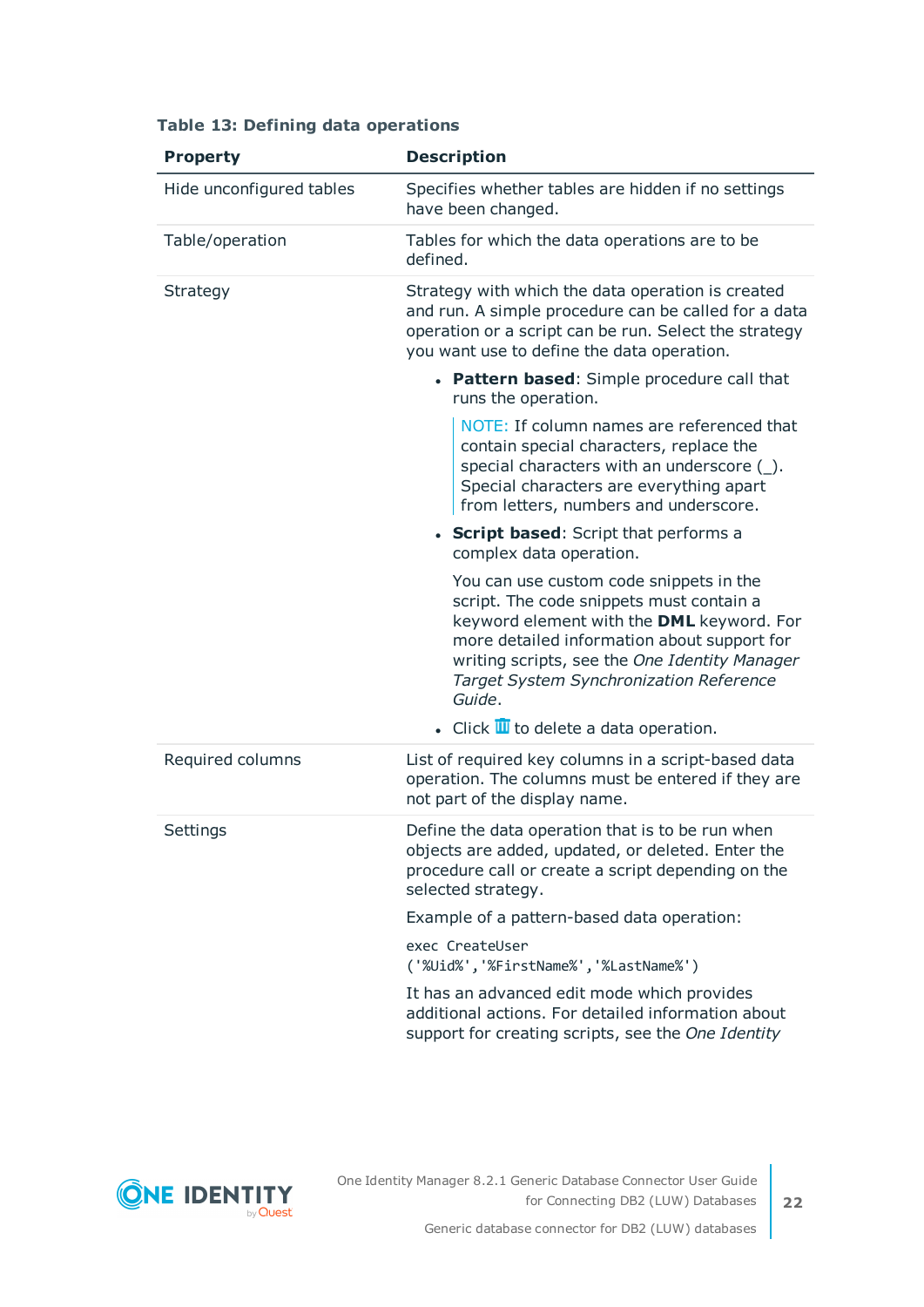#### **Property Description**

*Manager Target System Synchronization Reference Guide*.

12. The **Extend target system schema** page opens if you enable the **Fill in system description completely** option on the **Load schema** page or make settings on the **Define data operations** page. You can add virtual schema properties to the target system schema here. Use the virtual schema properties to provide additional data for your own DML handling.

| <b>Property</b>                 | <b>Description</b>                                                                                                                                                                     |
|---------------------------------|----------------------------------------------------------------------------------------------------------------------------------------------------------------------------------------|
| Hide<br>unconfigured<br>tables  | Specifies whether tables are hidden if no settings have been<br>changed.                                                                                                               |
| Schema                          | Tables in the target system schema for which virtual schema proper-<br>ties can be added or exist already.                                                                             |
| Virtual<br>schema<br>properties | Buttons for editing virtual schema properties<br>• Click Add to add a virtual schema property.<br>• Click Edit or remove to edit or delete a virtual schema<br>property.               |
| Data type                       | Data type of the schema property                                                                                                                                                       |
| Multivalue                      | Specifies whether the schema property has multiple values                                                                                                                              |
| Required<br>field               | Specifies whether the schema property is a mandatory property                                                                                                                          |
| Secret                          | Specifies whether the schema property value may be displayed in<br>the Synchronization Editor or in logs, reports, and messages. If this<br>option is set, the value is not displayed. |

#### **Table 14: Virtual schema properties**

#### *To edit or delete a virtual schema property*

- a. In the **Schema** column, open the node of the table with the schema properties that you want to edit or delete.
- b. Click **Edit or remove**.
- c. Edit the properties of the virtual schema property.

- OR -

Click **Delete**.

#### **Related topics**

• Creating a [synchronization](#page-14-0) project on page 15

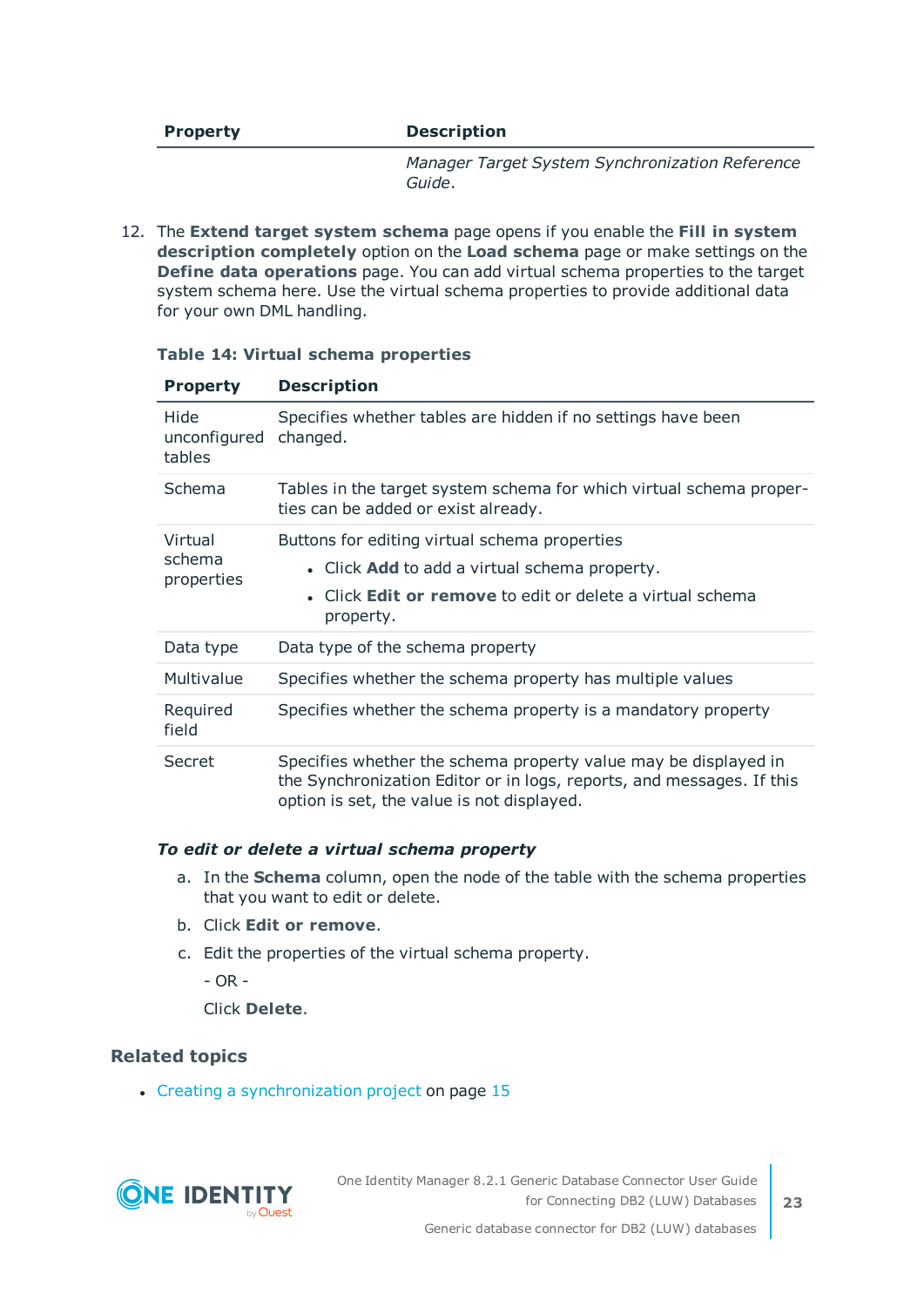## <span id="page-23-0"></span>**Updating schemas**

All the schema data (schema types and schema properties) of the target system schema and the One Identity Manager schema are available when you are editing a synchronization project. Only a part of this data is really needed for configuring synchronization. If a synchronization project is finished, the schema is compressed to remove unnecessary data from the synchronization project. This can speed up the loading of the synchronization project. Deleted schema data can be added to the synchronization configuration again at a later point.

If the target system schema or the One Identity Manager schema has changed, these changes must also be added to the synchronization configuration. Then the changes can be added to the schema property mapping.

To include schema data that have been deleted through compression and schema modifications in the synchronization project, update each schema in the synchronization project. This may be necessary if:

- $\bullet$  A schema was changed by:
	- Changes to a target system schema
	- Customizations to the One Identity Manager schema
	- A One Identity Manager update migration
- $\bullet$  A schema in the synchronization project was shrunk by:
	- Enabling the synchronization project
	- Saving the synchronization project for the first time
	- $\bullet$  Compressing a schema

#### *To update a system connection schema*

- 1. In the Synchronization Editor, open the synchronization project.
- 2. Select the **Configuration > Target system** category.
	- $-$  OR  $-$

Select the **Configuration > One Identity Manager connection** category.

- 3. Select the **General** view and click **Update schema**.
- 4. Confirm the security prompt with **Yes**.

This reloads the schema data.

#### *To edit a mapping*

- 1. In the Synchronization Editor, open the synchronization project.
- 2. Select the **Mappings** category.
- 3. Select a mapping in the navigation view.

Opens the Mapping Editor. For more information about mappings, see the *One Identity Manager Target System Synchronization Reference Guide*.

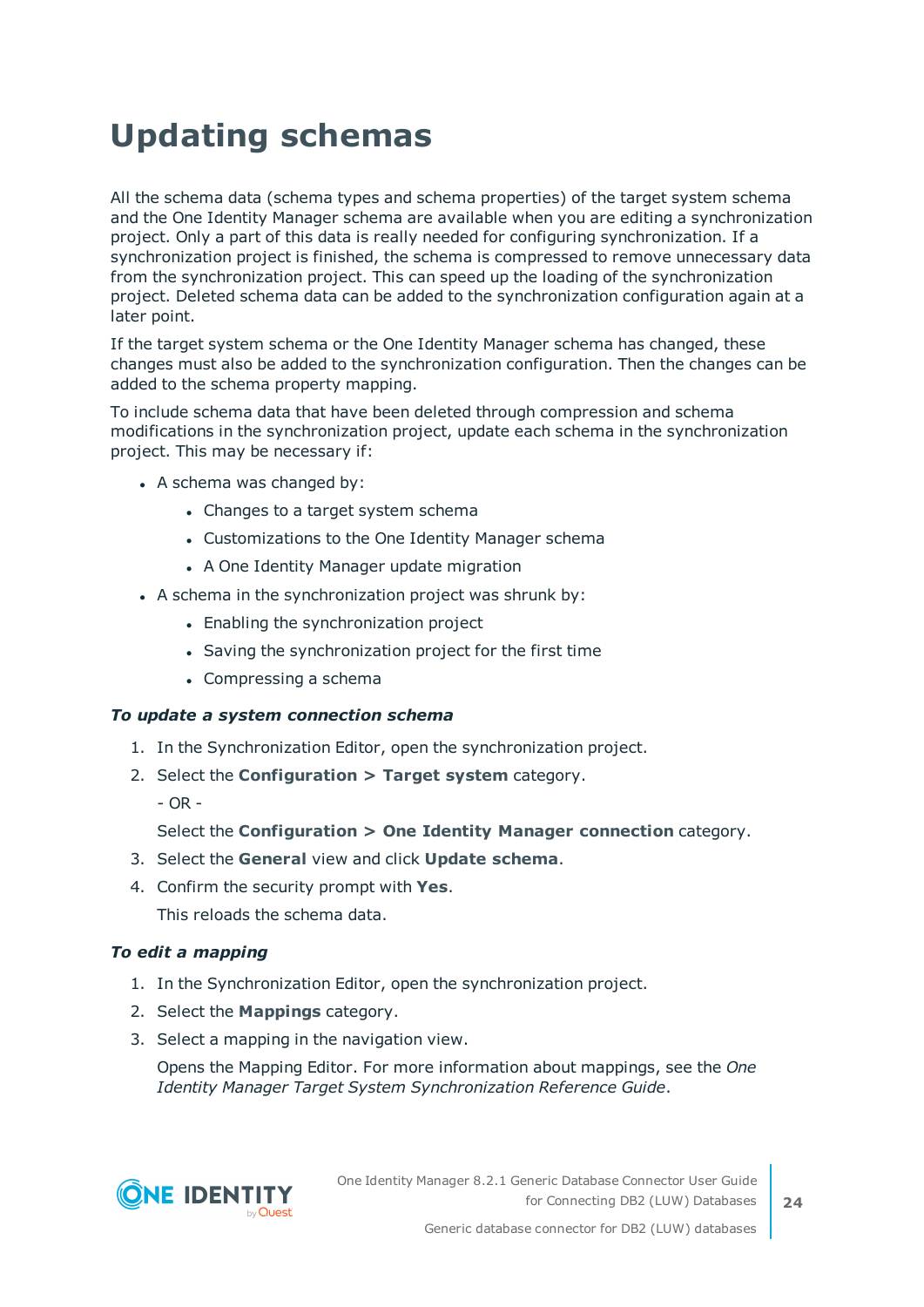NOTE: The synchronization is deactivated if the schema of an activated synchronization project is updated. Reactivate the synchronization project to synchronize.

# <span id="page-24-0"></span>**Starting synchronization**

Synchronization is started using scheduled process plans. A scheduled process plan is added once a start up configuration is assigned to a schedule. Use schedules to define running times for synchronization.

NOTE: Synchronization can only be started if the synchronization project is enabled.

To run synchronization regularly, configure, and activate the a schedule. You can also start synchronization manually if there is no active schedule.

IMPORTANT: As long as a synchronization process is running, you must not start another synchronization process for the same target system. This especially applies, if the same synchronization objects would be processed.

- If another synchronization process is started with the same start up configuration, the process is stopped and is assigned **Frozen** status. An error message is written to the One Identity Manager Service log file.
	- Ensure that start up configurations that are used in start up sequences are not started individually at the same time. Assign start up sequences and start up configurations different schedules.
- Starting another synchronization process with different start up configuration that addresses same target system may lead to synchronization errors or loss of data. Specify One Identity Manager behavior in this case, in the start up configuration.
	- Use the schedule to ensure that the start up configurations are run in sequence.
	- Group start up configurations with the same start up behavior.

If you want to specify the order in which target systems are synchronized, use the start up sequence to run synchronization. In a start up sequence, you can combine start up configurations from different synchronization projects and specify the order in which they are run. For more information about start up sequences, see the *One Identity Manager Target System Synchronization Reference Guide*.

## <span id="page-24-1"></span>**Analyzing synchronization**

Synchronization results are summarized in the synchronization log. You can specify the extent of the synchronization log for each system connection individually. One Identity Manager provides several reports in which the synchronization results are organized under different criteria.



**25**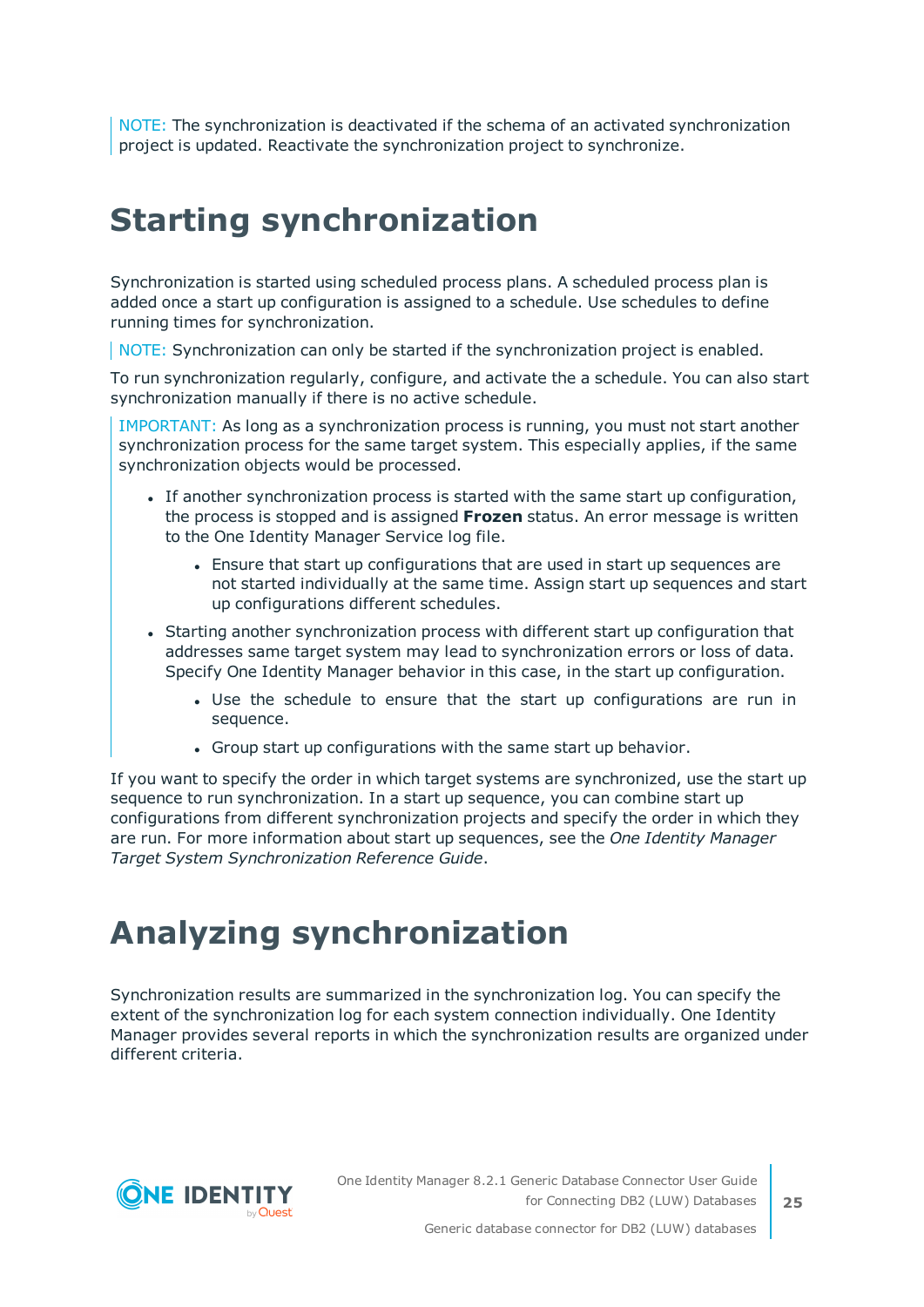#### *To display a synchronization log*

- 1. In the Synchronization Editor, open the synchronization project.
- 2. Select the **Logs** category.
- 3. Click in the navigation view toolbar.

Logs for all completed synchronization runs are displayed in the navigation view.

4. Select a log by double-clicking it.

An analysis of the synchronization is shown as a report. You can save the report.

Synchronization logs are stored for a fixed length of time.

#### *To modify the retention period for synchronization logs*

<sup>l</sup> In the Designer, enable the **DPR | Journal | LifeTime** configuration parameter and enter the maximum retention period.

## <span id="page-25-0"></span>**Post-processing outstanding objects**

Objects, which do not exist in the target system, can be marked as outstanding in One Identity Manager by synchronizing. This prevents objects being deleted because of an incorrect data situation or an incorrect synchronization configuration.

Outstanding objects:

- Cannot be edited in One Identity Manager.
- Are ignored by subsequent synchronizations.
- Are ignored by inheritance calculations.

This means, all memberships and assignments remain intact until the outstanding objects have been processed.

Start target system synchronization to do this.

#### *To allow post-processing of outstanding objects*

• Configure target system synchronization.

For more information, see Configuring target system [synchronization](#page-26-0) on page 27.

#### **Related topics**

- [Post-processing](#page-27-0) outstanding objects on page 28
- $\cdot$  Users and permissions for [synchronizing](#page-4-0) on page  $5$

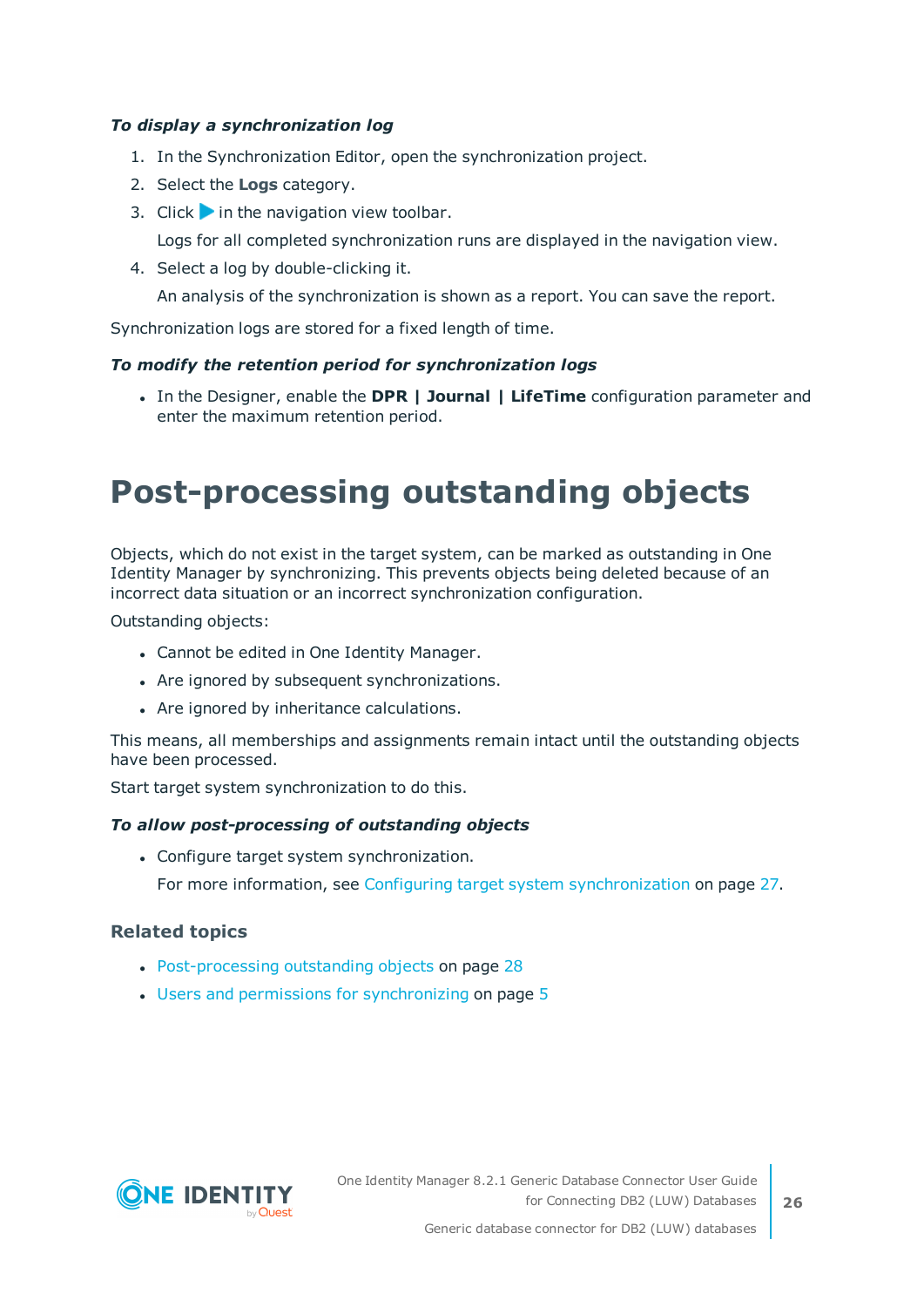### <span id="page-26-0"></span>**Configuring target system synchronization**

Create a target system for post-processing outstanding objects. Assign tables you want to be populated by synchronization, to this target system type. Specify the tables for which outstanding objects can be published in the target system during post-processing. Define a process for publishing the objects.

#### *To create a target system type*

- 1. In the Manager, select the **Data Synchronization > Basic configuration data > Target system types** category.
- 2. Click  $\frac{1}{2}$  in the result list.
- 3. Edit the target system type main data.
- 4. Save the changes.

Enter the following data for a target system type.

|  |  |  |  |  |  |  | Table 15: main data for a target system type |  |
|--|--|--|--|--|--|--|----------------------------------------------|--|
|--|--|--|--|--|--|--|----------------------------------------------|--|

| <b>Property</b>                      | <b>Description</b>                                                                                                                                                                                                               |  |  |  |  |
|--------------------------------------|----------------------------------------------------------------------------------------------------------------------------------------------------------------------------------------------------------------------------------|--|--|--|--|
| Target<br>system<br>type             | Target system type description.                                                                                                                                                                                                  |  |  |  |  |
|                                      | Description Text field for additional explanation.                                                                                                                                                                               |  |  |  |  |
| Display<br>name                      | Name of the target system type as displayed in One Identity Manager tools.                                                                                                                                                       |  |  |  |  |
| Cross-<br>boundary<br>inheritance    | Specifies how user accounts are assigned to or inherit groups and system<br>entitlements if they belong to different custom target systems.                                                                                      |  |  |  |  |
|                                      | • If the option is set, groups and system entitlements can be assigned<br>to user accounts that belong to the same target system or to different<br>target systems. The target systems must have the same target<br>system type. |  |  |  |  |
|                                      | For all target systems of a target system type, the settings for the<br><b>User Account Contains Memberships column</b><br>(UNSRootB.UserContainsGroupList) must be identical.                                                   |  |  |  |  |
|                                      | • If the option is not set, groups and system entitlements can only be<br>assigned to the same target system.                                                                                                                    |  |  |  |  |
|                                      | NOTE: If the option is not set, the target system type is used to simplify<br>grouping of the target systems.                                                                                                                    |  |  |  |  |
| Show in<br>compliance<br>rule wizard | Specifies whether the target system type for compliance rule wizard can be<br>selected when rule conditions are being set up.                                                                                                    |  |  |  |  |

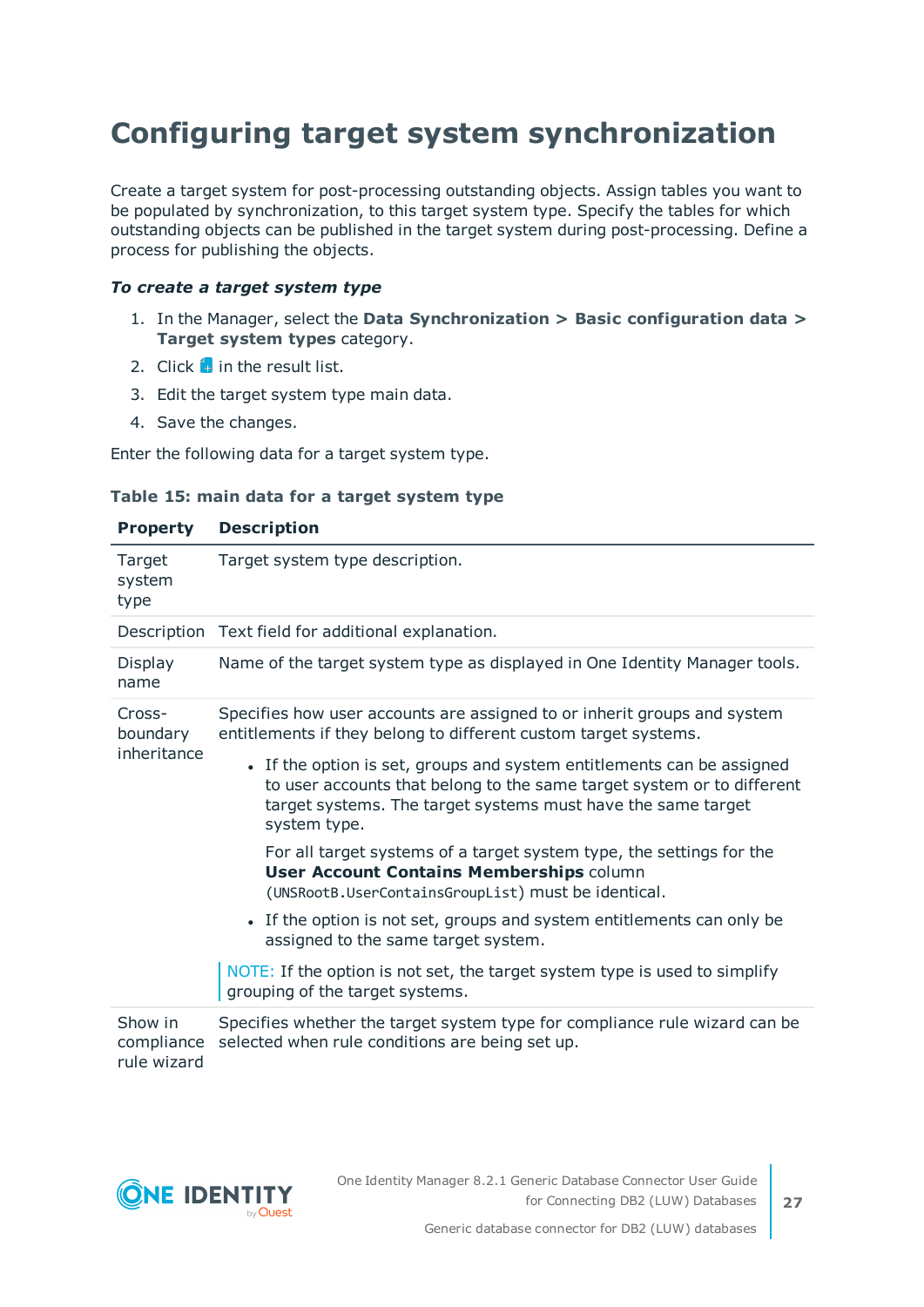#### **Property Description**

| Text    | Text snippets used for linking text in the compliance rule wizard. |
|---------|--------------------------------------------------------------------|
| snippet |                                                                    |
|         |                                                                    |

Alternative List of connector that can process this type of target system. connectors

#### *To add tables to target system synchronization*

- 1. In the Manager, select the **Data Synchronization > Basic configuration data > Target system types** category.
- 2. In the result list, select the target system type.
- 3. Select the **Assign synchronization tables** task.
- 4. In the pane, assign **custom** tables to the outstanding objects you want to handle.
- 5. Save the changes.
- 6. Select the **Configure tables for publishing** task.
- 7. Select the tables that contain the outstanding objects that can be published in the target system and set the **Publishable** option.
- 8. Save the changes.

NOTE: The connector must have write access to the target system in order to publish outstanding objects that are being post-processed. That means, the **Connection is read-only** option must not be set for the target system connection.

#### *To publish outstanding objects*

• For each table for which you want to publish outstanding objects, create a process, which is triggered by the event HandleOutstanding and which runs the provisioning of the objects. Use the AdHocProjection process task of the ProjectorComponent process component.

For more information about defining processes, see the *One Identity Manager Configuration Guide*.

### <span id="page-27-0"></span>**Post-processing outstanding objects**

#### *To post-process outstanding objects*

1. In the Manager, select the **Data synchronization > Target system synchronization: <target system type>** category.

All tables assigned to the target system type are displayed in the navigation view.

2. Select the table whose outstanding objects you want to edit in the navigation view. All objects marked as outstanding are shown on the form.

 $|TIP:$ 

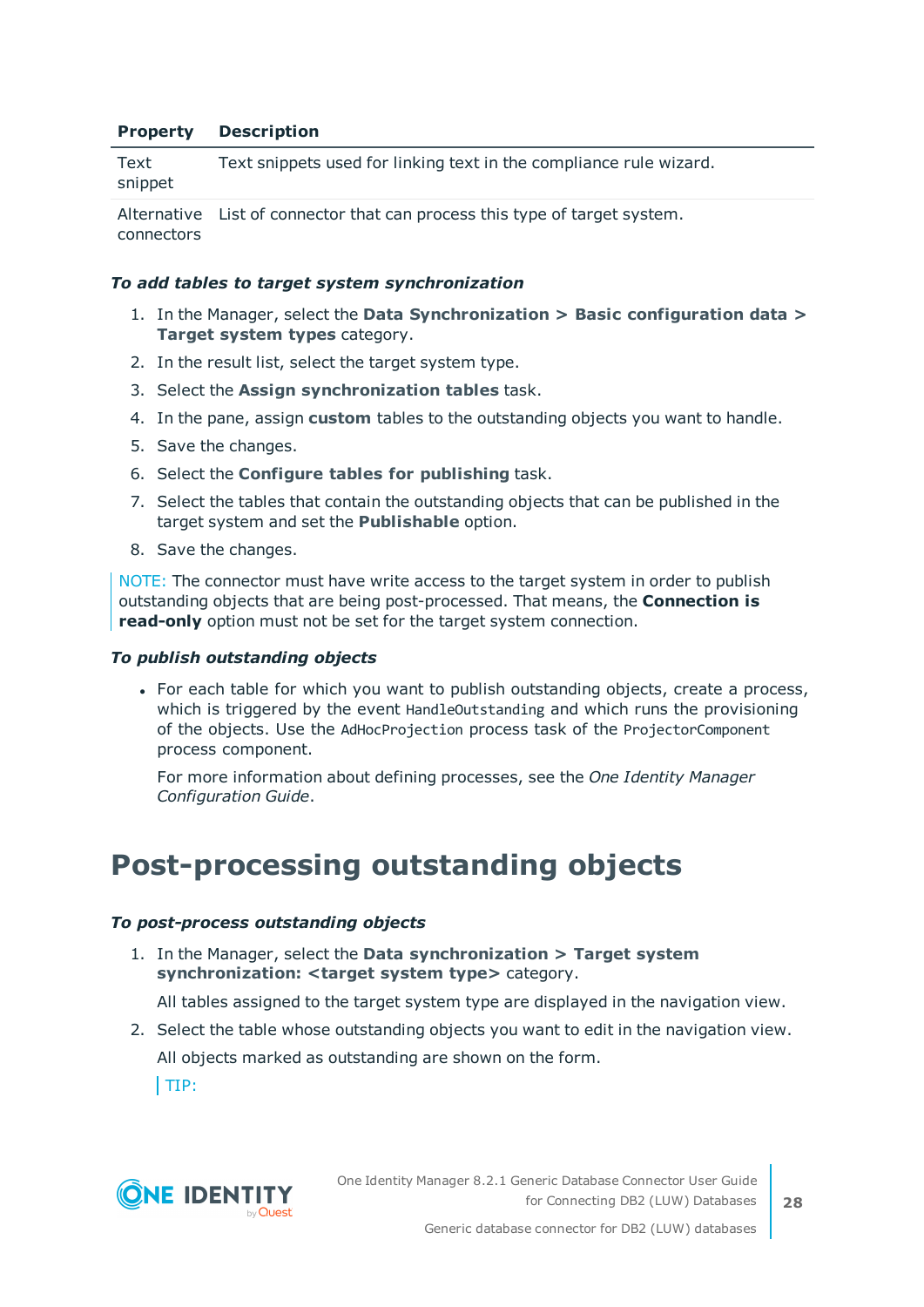#### *To display object properties of an outstanding object*

- 1. Select the object on the target system synchronization form.
- 2. Open the context menu and click **Show object**.
- 3. Select the objects you want to rework. Multi-select is possible.
- 4. Click on one of the following icons in the form toolbar to run the respective method.

#### **Table 16: Methods for handling outstanding objects**

#### **Icon Method Description**

| ľхl | <b>Delete</b>  | The object is immediately deleted from the One Identity Manager<br>database. Deferred deletion is not taken into account. |
|-----|----------------|---------------------------------------------------------------------------------------------------------------------------|
|     |                | Indirect memberships cannot be deleted.                                                                                   |
| 5   | <b>Publish</b> | The object is added to the target system. The <b>Outstanding</b> label<br>is removed from the object.                     |
|     |                | This runs a target system specific process that triggers the provi-<br>sioning process for the object.                    |
|     |                | Prerequisites:                                                                                                            |
|     |                | • The table containing the object can be published.                                                                       |
|     |                | • The target system connector has write access to the target<br>system.                                                   |
|     |                | • A custom process is set up for provisioning the object.                                                                 |
| 51  | Reset          | The <b>Outstanding</b> label is removed for the object.                                                                   |

5. Confirm the security prompt with **Yes**.

NOTE: By default, the selected objects are processed in parallel, which speeds up the selected method. If an error occurs during processing, the action is stopped and all changes are discarded.

Bulk processing of objects must be disabled if errors are to be localized, which means the objects are processed sequentially. Failed objects are named in the error message. All changes that were made up until the error occurred are saved.

#### *To disable bulk processing*

Disable the  $\overline{1}$  icon in the form's toolbar.

#### **Related topics**

- Configuring target system [synchronization](#page-26-0) on page 27
- $\cdot$  Users and permissions for [synchronizing](#page-4-0) on page  $5$

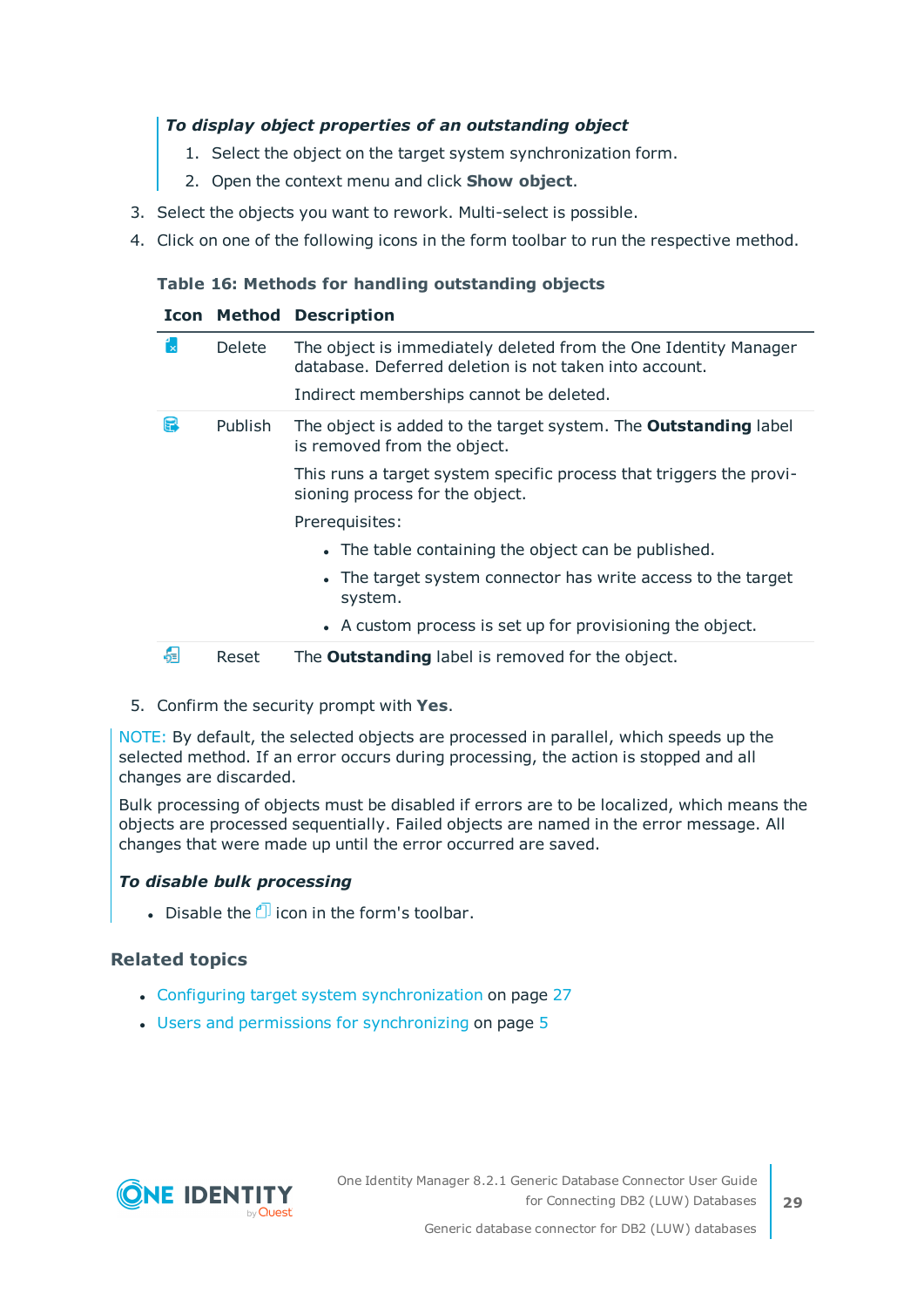## <span id="page-29-0"></span>**Configuring the provisioning of memberships**

Memberships, such as user accounts in groups, are saved in assignment tables in the One Identity Manager database. During provisioning of modified memberships, changes made in the target system may be overwritten. This behavior can occur under the following conditions:

• Memberships are saved as an object property in list form in the target system.

Examples: List of user accounts in the Member property of a group - OR - List of profiles in the MemberOf property of a user account

- Memberships can be modified in either of the connected systems.
- A provisioning workflow and provisioning processes are set up.

If one membership in One Identity Manager changes, by default, the complete list of members is transferred to the target system. Therefore, memberships that were previously added to the target system are removed in the process and previously deleted memberships are added again.

To prevent this, provisioning can be configured such that only the modified membership is provisioned in the target system. The corresponding behavior is configured separately for each assignment table.

#### *To allow separate provisioning of memberships*

- 1. In the Manager, select the **Data Synchronization > Basic configuration data > Target system types** category.
- 2. In the result list, select the target system type.
- 3. Select the **Configure tables for publishing** task.
- 4. Select the assignment tables that you want to set up for single provisioning. Multiselect is possible.
- 5. Click **Merge mode**.

NOTE:

- This option can only be enabled for assignment tables that have a base table with a XDateSubItem column.
- Assignment tables that are grouped together in a virtual schema property in the mapping must be marked identically.

Example: ADSAccountInADSGroup, ADSGroupInADSGroup, and ADSMachineInADSGroup

6. Save the changes.

For each assignment table labeled like this, the changes made in One Identity Manager are saved in a separate table. Therefore, only newly added and deleted assignments are processed. During modification provisioning, the members list in the target system is

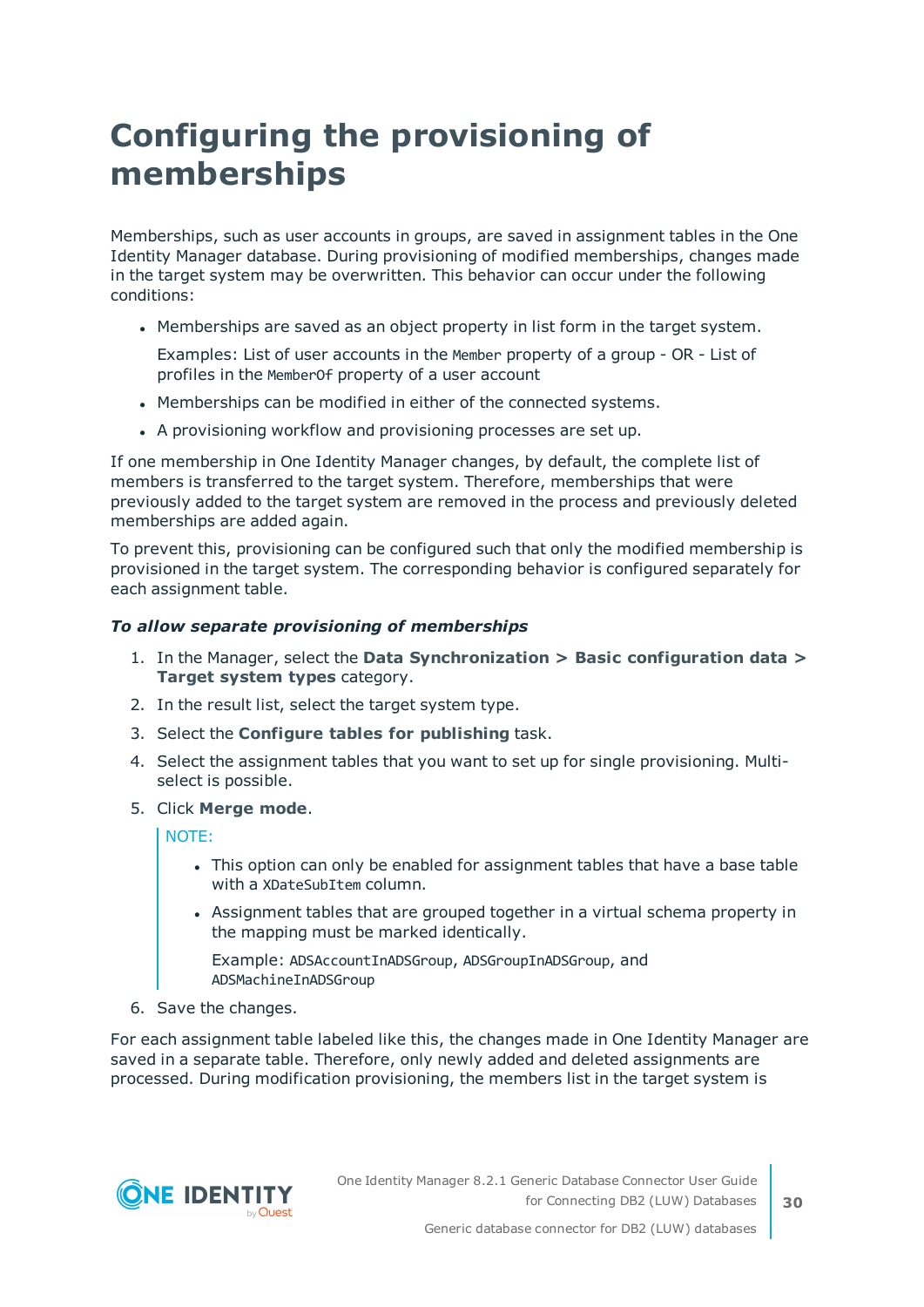compared to the entries in this table. This means that only modified memberships are provisioned and not the entire members list.

NOTE: The complete members list is updated by synchronization. During this process, objects with changes but incomplete provisioning are not handled. These objects are logged in the synchronization log.

You can restrict single provisioning of memberships with a condition. Once merge mode has been disabled for a table, the condition is deleted. Tables that have had the condition deleted or edited are marked with the following icon:  $\frac{1}{2}$ . You can restore the original condition at any time.

#### *To restore the original condition*

- 1. Select the auxiliary table for which you want to restore the condition.
- 2. Right-click on the selected row and select the **Restore original values** context menu item.
- 3. Save the changes.

NOTE: To create the reference to the added or deleted assignments in the condition, use the i table alias.

Example of a condition on the UNSAccountBInUNSGroupB assignment table:

exists (select top 1 1 from UNSGroupB g where  $g.UID$  UNSGroupB = i.UID UNSGroupB and <limiting condition>)

For more information about provisioning memberships, see the .*One Identity Manager Target System Synchronization Reference Guide*

### <span id="page-30-0"></span>**Configuring single object synchronization**

Changes made to individual objects in the target system can be immediately applied in the One Identity Manager database without having to start a full synchronization of the target system environment. Individual objects can only be synchronized if the object is already present in the One Identity Manager database. The changes are applied to the mapped object properties. If the object is no longer present in the target system, then it is deleted from the One Identity Manager database.

#### **Prerequisites**

- A synchronization step exists that can import the changes to the changed object into One Identity Manager.
- The table that contains the changed object is assigned to a target system type.
- The path to the base object of the synchronization is defined for the table that contains the changed object.

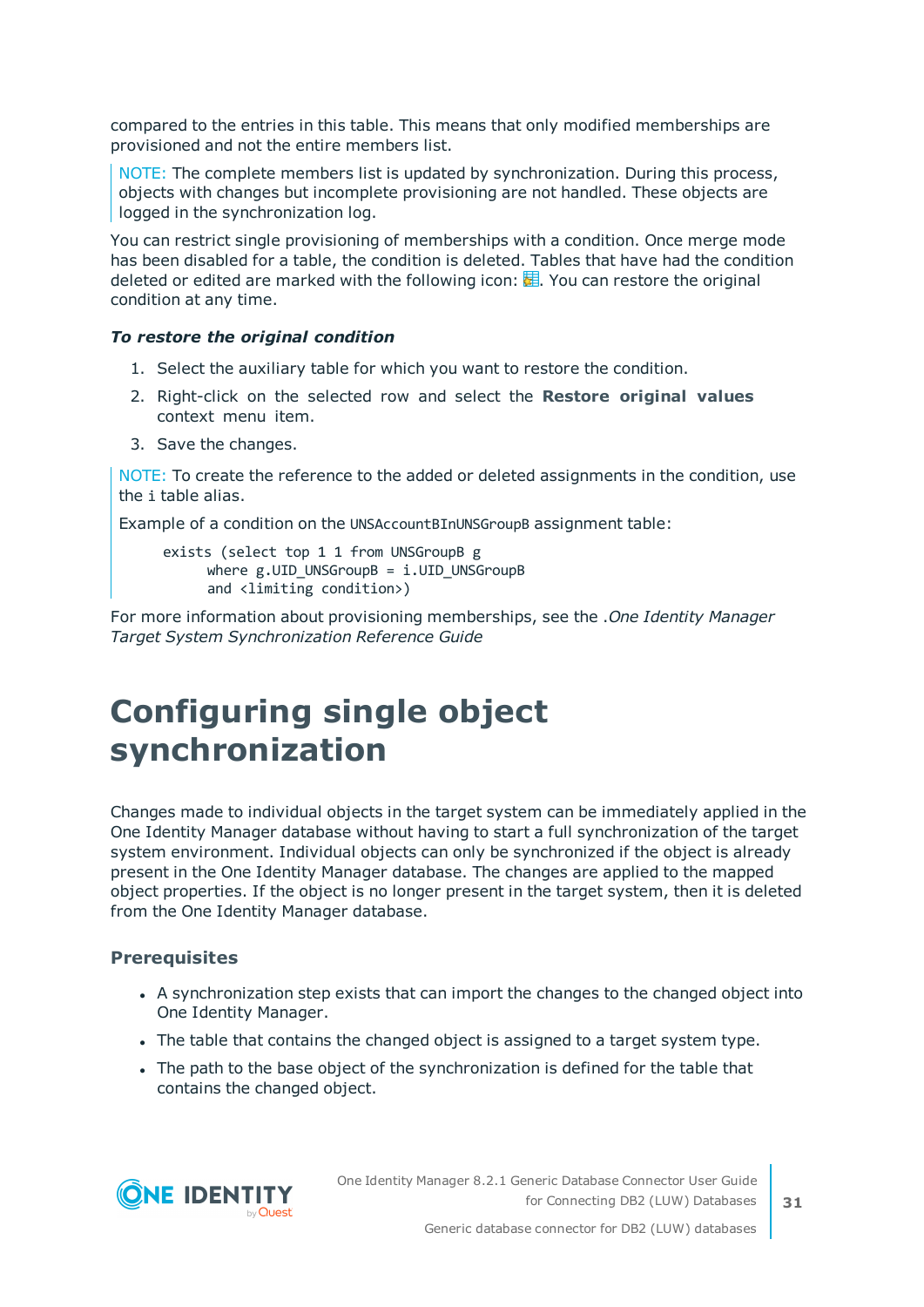Specify the tables that you want to synchronize using single object synchronization and configure single object synchronization for these tables. For more information, see the *One Identity Manager Target System Synchronization Reference Guide*, section *Include custom tables in the synchronization*.

#### *To define the path to the base object for synchronization for a table*

- 1. In the Manager, select the **Data Synchronization > Basic configuration data > Target system types** category.
- 2. In the result list, select the target system type.
- 3. Select the **Assign synchronization tables** task.
- 4. In the **Add assignments** pane, assign the table for which you want to use single object synchronization.
- 5. Save the changes.
- 6. Select the **Configure tables for publishing** task.
- 7. Select the table and enter the **Root object path**.
	- <sup>l</sup> If a concrete base object is defined for the target system, enter the path to the base object in the ObjectWalker notation of the VI.DB.

Example: FK(UID\_GAPCustomer).XObjectKey

• If no concrete base object is defined for the target system, enter the XObjectKey of the base table.

Example: <Key><T>DialogTable</T><P>RMB-T-Org</P></Key>

<span id="page-31-0"></span>8. Save the changes.

## **Ignoring data error in synchronization**

By default, objects with incorrect data are not synchronized. For example, a user account is not loaded in the One Identity Manager database if, in the user account table, the formatting script of a column contains an email address detects invalid data. These objects can be synchronized once the data has been corrected. In certain situations, however, it might be necessary to synchronize objects like these and ignore the data properties that have errors. This synchronization behavior can be configured in One Identity Manager.

#### *To ignoring data errors during synchronization in One Identity Manager*

- 1. In the Synchronization Editor, open the synchronization project.
- 2. Select the **Configuration > One Identity Manager connection** category.
- 3. In the **General** view, click **Edit connection**.

This starts the system connection wizard.

4. On the **Additional options** page, enable **Try to ignore data errors**.

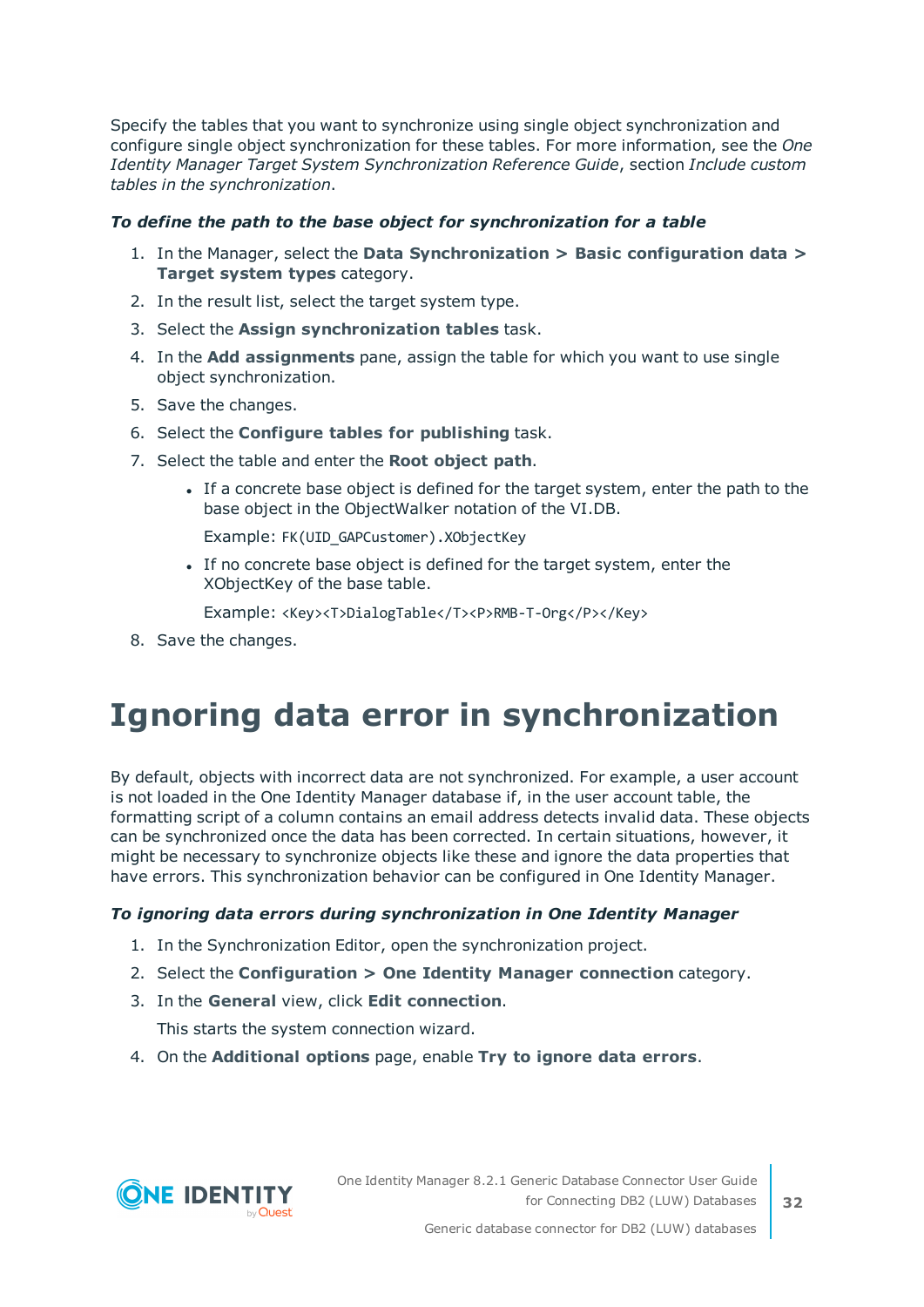This option is only effective if **Continue on error** is set in the synchronization workflow.

Default columns, such as primary keys, UID columns, or mandatory input columns cannot be ignored.

5. Save the changes.

IMPORTANT: If this option is set, One Identity Manager tries to ignore commit errors that could be related to data errors in a single column. This causes the data changed in the affected column to be discarded and the object is subsequently saved again. This effects performance and leads to loss of data.

Only set this option in the exceptional circumstance of not being able to correct the data before synchronization.

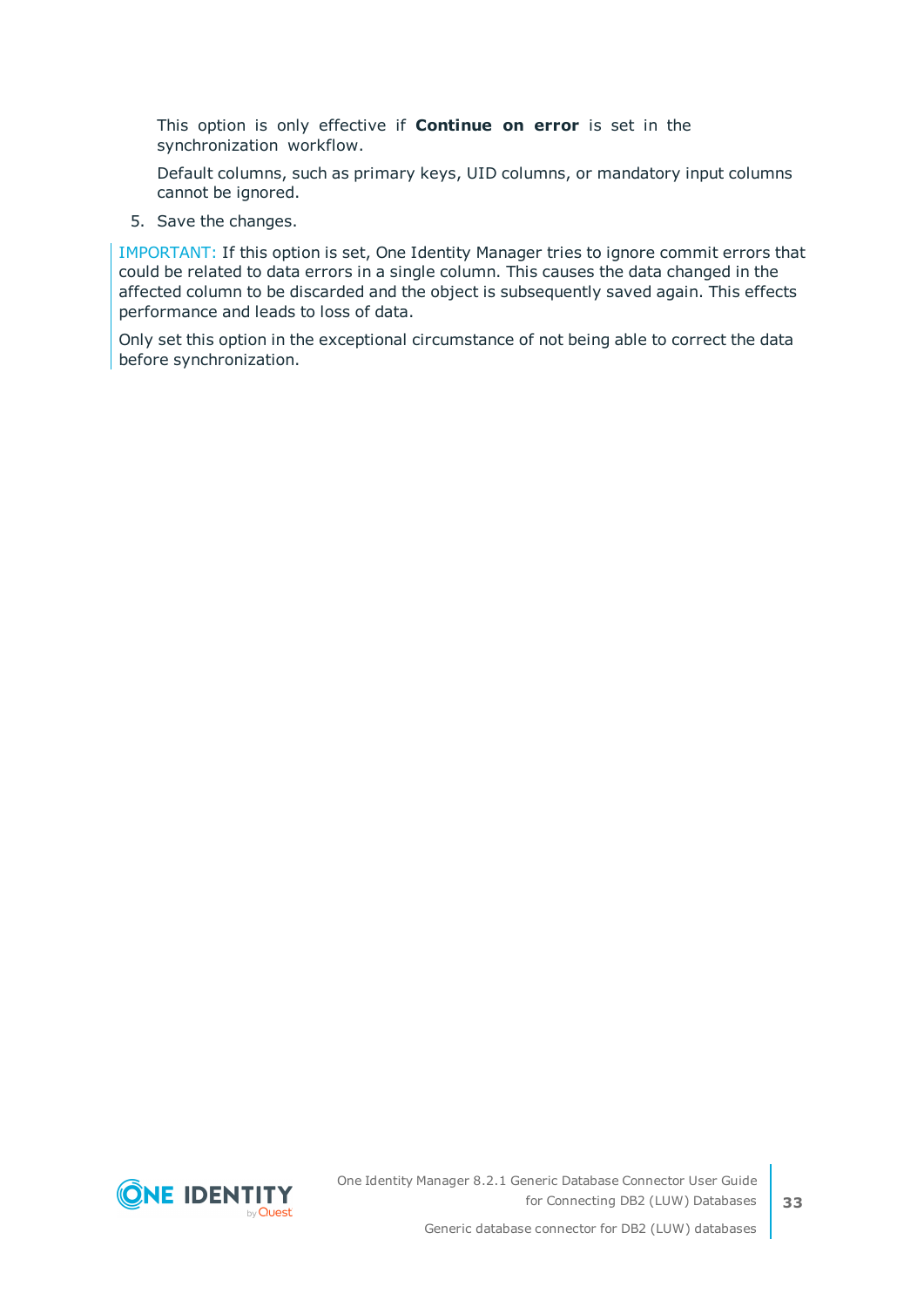# **Troubleshooting**

<span id="page-33-0"></span>For detailed information about correcting errors during synchronization of object hierarchies, see the .*One Identity Manager Target System Synchronization Reference Guide*

## <span id="page-33-1"></span>**Help for analyzing synchronization issues**

You can generate a report for analyzing problems that arise during synchronization, inadequate performance for example. The report contains information such as:

- Consistency check results
- Revision filter settings
- Scope applied
- Analysis of the data store
- Object access times in the One Identity Manager database and in the target system

#### *To generate a synchronization analysis report*

- 1. In the Synchronization Editor, open the synchronization project.
- 2. Select the **Help > Generate synchronization analysis report** menu item and click **Yes** in the security prompt.

The report may take a few minutes to generate. It is displayed in a separate window.

3. Print the report or save it in one of the available output formats.

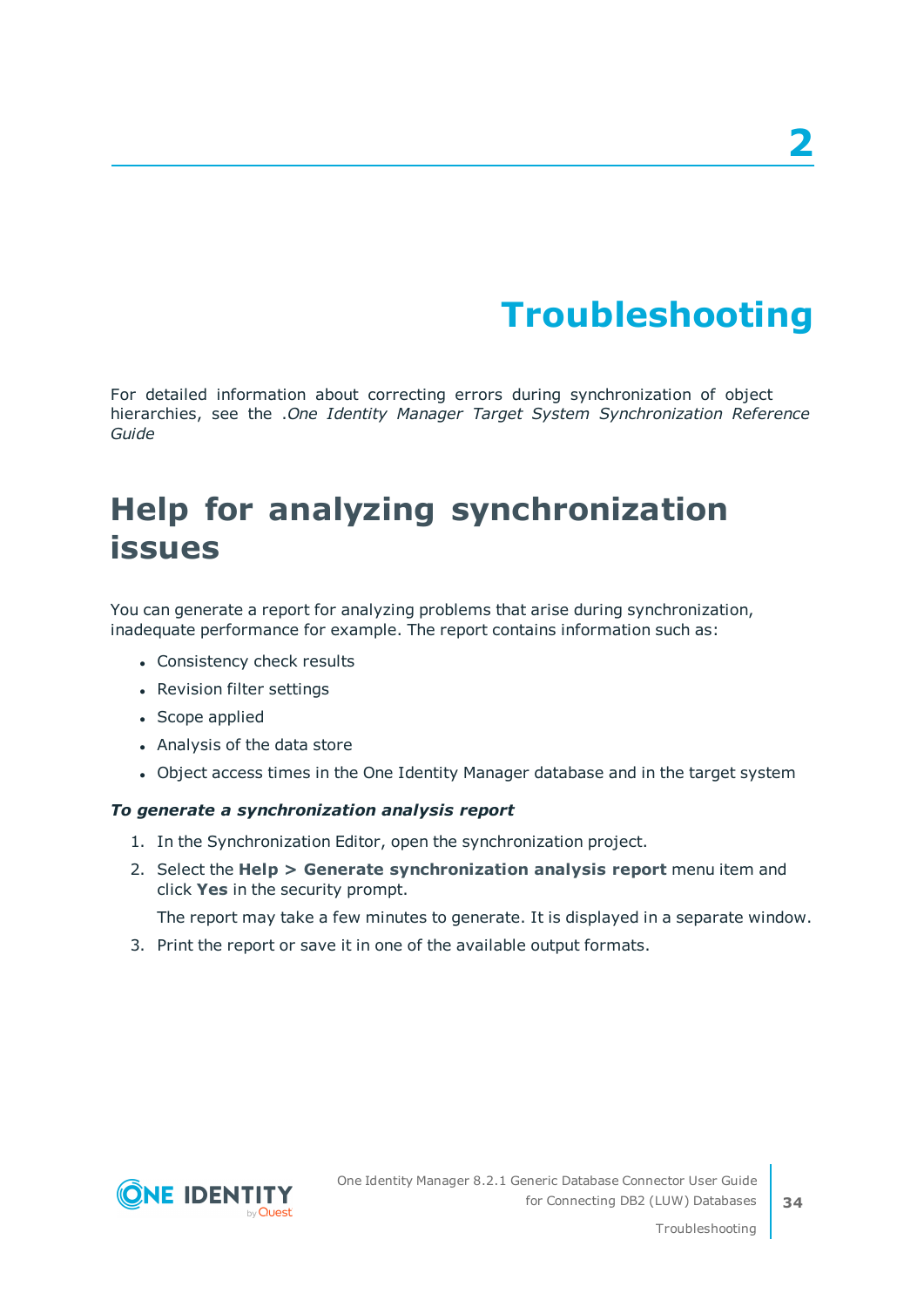<span id="page-34-0"></span>One Identity solutions eliminate the complexities and time-consuming processes often required to govern identities, manage privileged accounts and control access. Our solutions enhance business agility while addressing your IAM challenges with on-premises, cloud and hybrid environments.

## <span id="page-34-1"></span>**Contacting us**

For sales and other inquiries, such as licensing, support, and renewals, visit <https://www.oneidentity.com/company/contact-us.aspx>.

## <span id="page-34-2"></span>**Technical support resources**

Technical support is available to One Identity customers with a valid maintenance contract and customers who have trial versions. You can access the Support Portal at [https://support.oneidentity.com/.](https://support.oneidentity.com/)

The Support Portal provides self-help tools you can use to solve problems quickly and independently, 24 hours a day, 365 days a year. The Support Portal enables you to:

- Submit and manage a Service Request
- View Knowledge Base articles
- Sign up for product notifications
- Download software and technical documentation
- View how-to videos at [www.YouTube.com/OneIdentity](http://www.youtube.com/OneIdentity)
- Engage in community discussions
- Chat with support engineers online
- View services to assist you with your product



About us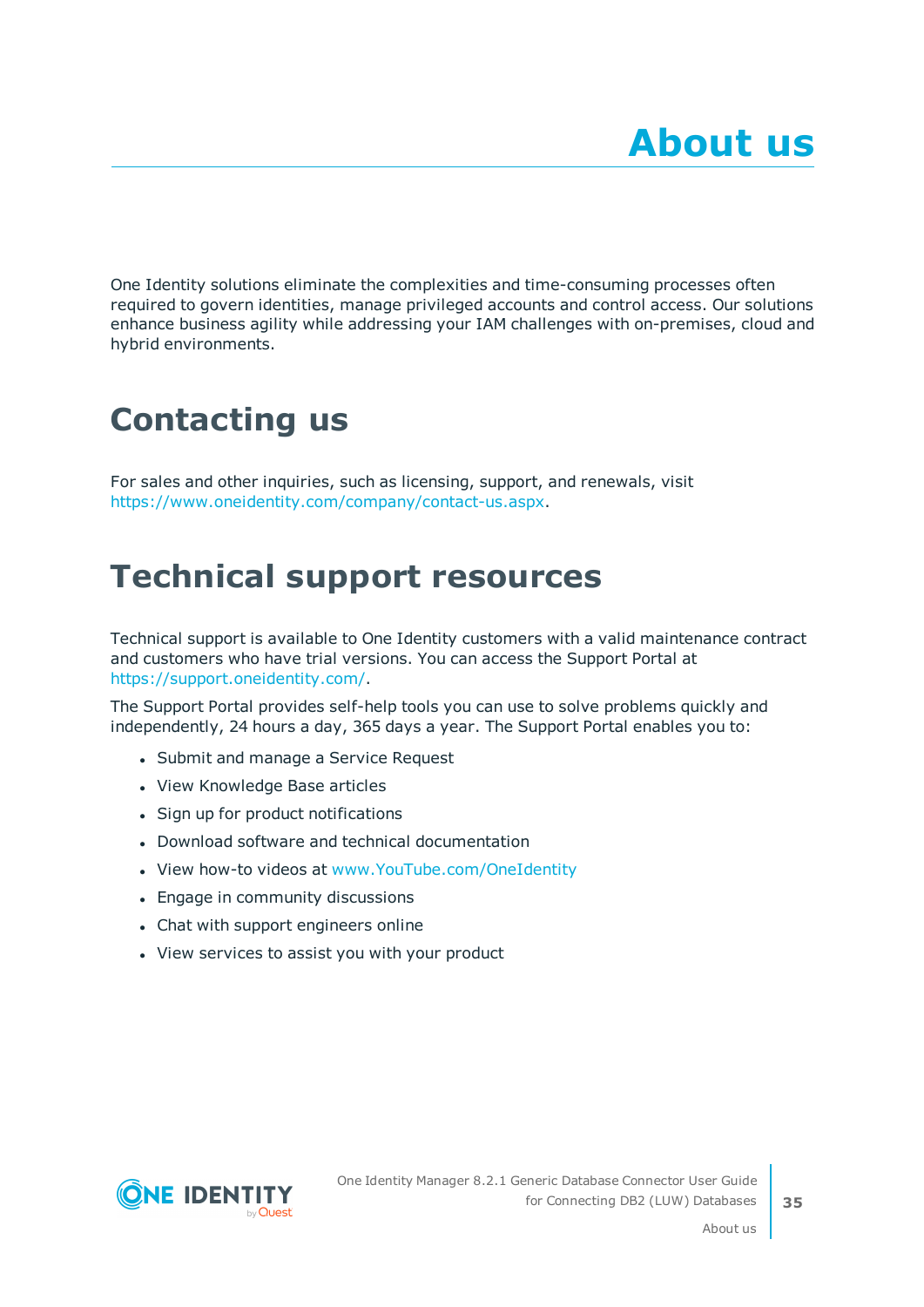# **Index**

### <span id="page-35-0"></span>**A**

application role [5](#page-4-0) application role for synchronization [9](#page-8-0)

### **B**

base object [13](#page-12-0), [31](#page-30-0)

### **D**

database connector generic [4](#page-3-0)

### **J**

Job server edit [10](#page-9-0)

### **M**

membership modify provisioning [30](#page-29-0)

### **O**

object delete immediately [28](#page-27-0) outstanding [26](#page-25-0), [28](#page-27-0) publish [28](#page-27-0) outstanding object [26](#page-25-0)

### **P**

provisioning members list [30](#page-29-0)



### **R**

remote connection server [13](#page-12-0)

### **S**

schema changes [24](#page-23-0) shrink [24](#page-23-0) update [24](#page-23-0) single object synchronization [31](#page-30-0) synchronization start [25](#page-24-0) synchronization analysis report [34](#page-33-1) synchronization configuration [13](#page-12-0), [15](#page-14-0) synchronization log [25](#page-24-1) synchronization server [13](#page-12-0) configure [10](#page-9-0) install [10](#page-9-0) Job server [10](#page-9-0)

### **T**

target system synchronization table to assign [27](#page-26-0) target system type [27](#page-26-0)

### **V**

variable set [13](#page-12-0)

Index